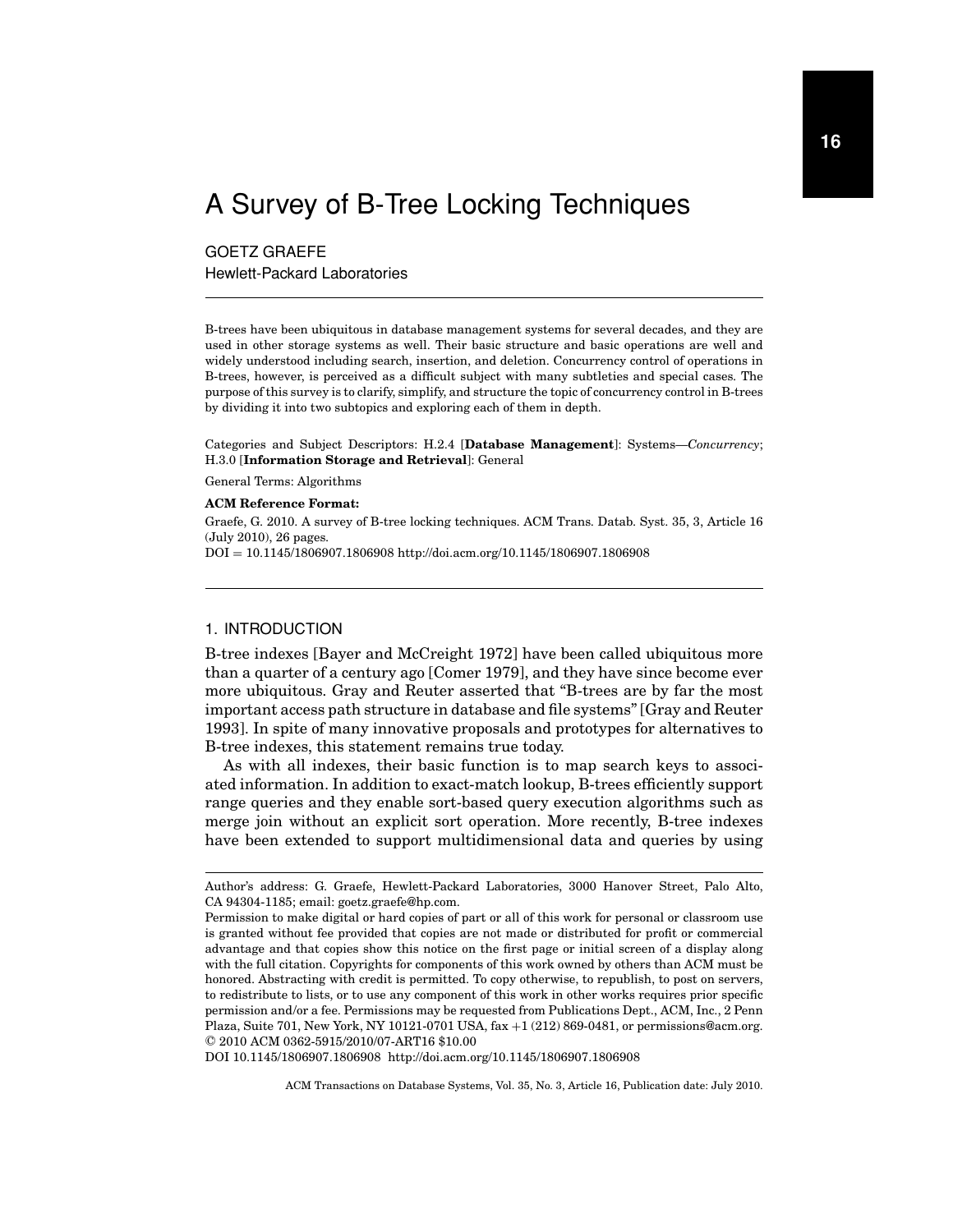## 16:2 • G. Graefe

space-filling curves, for example, the Z-order in UB-trees [Bayer 1997; Ramsak et al. 2000].

The basic data structure and algorithms for B-trees are well understood. Search, insertion, and deletion are often implemented by college students as programming exercises, including split and merge operations for leaves and interior nodes. Accessing B-tree nodes on disk storage using a buffer pool adds fairly little to the programming effort. Variable-length records within fixed-length B-tree nodes add moderate complexity to the code, mostly bookkeeping for lengths, offsets, and free space. It is far more challenging to enable correct multithreaded execution and even transactional execution of B-tree operations.

Database servers usually run in many threads to serve many users as well as to exploit multiple processor cores and, using asynchronous I/O, many disks. Even for single-threaded applications, for example, on personal computing devices, asynchronous activities for database maintenance and index tuning require concurrent threads and thus concurrency control in B-tree indexes.

The plethora of terms associated with concurrency control in B-trees may seem daunting, including row-level locking, key value locking, key range locking, lock coupling, latching, latch coupling, and crabbing, the last term applied to both root-to-leaf searches and leaf-to-leaf scans. A starting point for clarifying and simplifying the topic is to distinguish protection of the B-tree structure from protection of the B-tree contents, and to distinguish separation of threads against one another from separation of user transactions against one another. These distinctions are central to the treatment of the topic here. Confusion between these forms of concurrency control in B-trees unnecessarily increases the efforts for developer education, code maintenance, test development, test execution, and defect isolation and repair.

The foundations of B-tree locking are the well-known transaction concept, including multilevel transactions [Weikum 1991], open nested transactions [Ni et al. 2007; Weikum and Schek 1992], and pessimistic concurrency control, that is, locking, rather than optimistic concurrency control [Kung and Robinson 1981]. Multiple locking concepts and techniques are discussed here, including phantom protection, predicate locks, precision locks, key value locking, key range locking, multigranularity locking, hierarchical locking, and intention locks.

No actual system works precisely as described here. There are many reasons for this fact; one is that code for concurrency control is complex and rarely touched, such that many concepts and implementations are years or even decades old.

#### 1.1 Historical Background

Although the original B-tree design employed data items and their keys as separators in the nodes above the B-tree leaves, even the earliest work on concurrency control in B-trees relied on all data items being in the leaves, with separator keys in the upper B-tree levels serving only to guide searches without carrying actual information contents.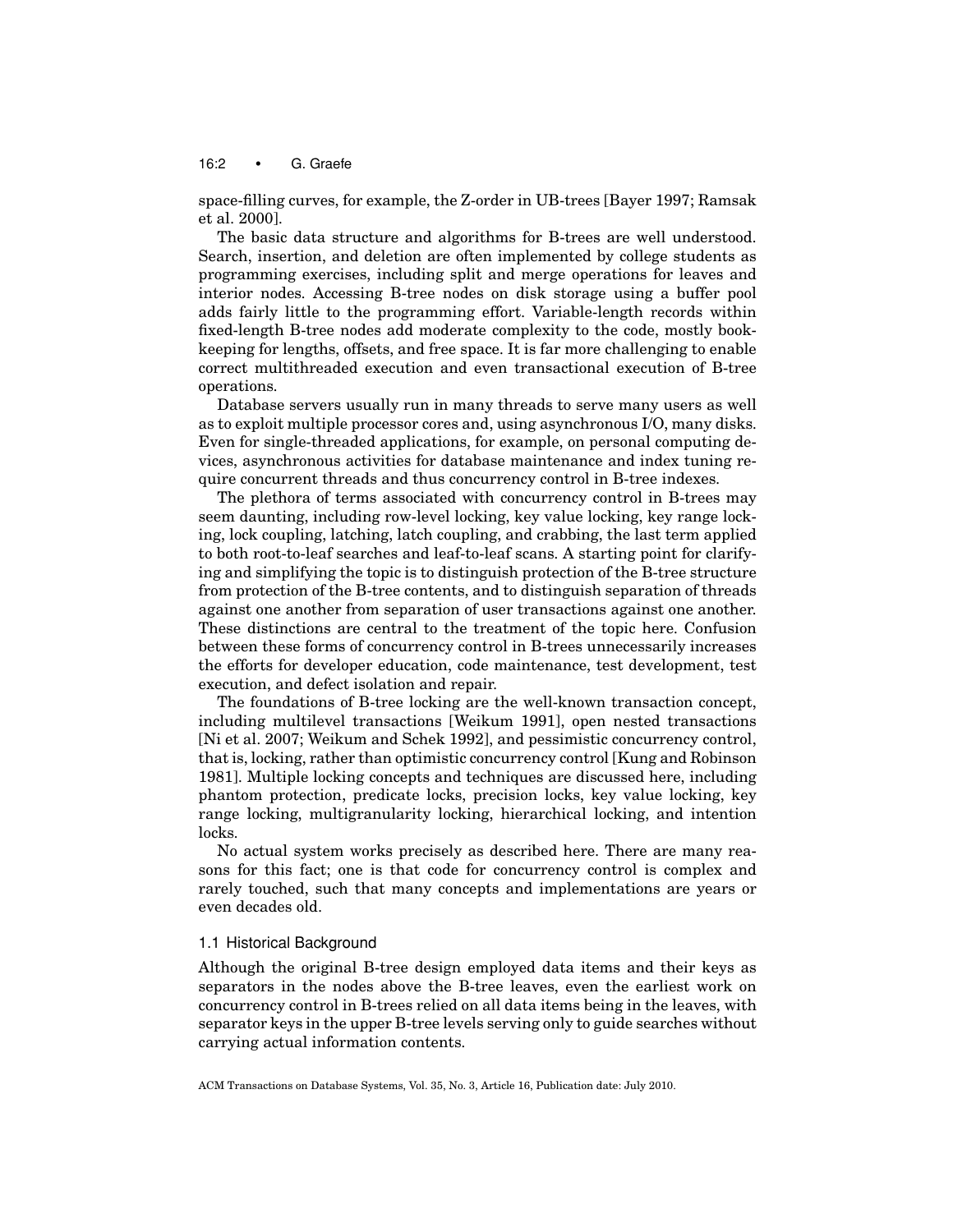Bayer and Schkolnick [1977] presented multiple locking (latching) protocols for B∗-trees (all data records in the leaves, merely separator or "reference" keys in upper nodes) that combined high concurrency with deadlock avoidance. Their approach for insertion and deletion is based on deciding during a rootto-leaf traversal whether a node is "safe" from splitting (during an insertion) or merging (during a deletion), and on retaining appropriate locks (latches) for ancestors of unsafe nodes. Bernstein et al. [1987] cover this and other early protocols for tree locking. Unfortunately, this definition of safety does not work well with variable-size records and keys.

IBM's System R project explored many transaction management techniques, including transaction isolation levels and lock duration, predicate locking and key locking, multigranularity and hierarchical locking, etc. These techniques have been adapted and refined in many research and product efforts since then. Research into multilevel transactions [Weikum 1991] and into open nested transactions [Moss 2006] enables crisp separation of locks and latches, the former protecting database contents against conflicts among transactions and the latter protecting in-memory data structures against conflicts among concurrent threads.

Mohan's ARIES/KVL design [Mohan 1990] explicitly separates locks and latches in a similar way as described here, that is, logical database contents versus "structure maintenance" in a B-tree. A key value lock covers both a gap between two B-tree keys and the upper boundary key. In nonunique indexes, an intention lock on a key value permits operations on all rows with the same value in the indexed column. Gray and Reuter's book [1993] describes row-level locking in B-trees based primarily on ARIES/KVL. In contrast, other designs include the row identifier in the unique lock identifier and thus do not need to distinguish between unique and nonunique indexes.

In order to reduce the number of locks required during index-to-index navigation, for instance, searching for a row in a nonclustered index followed by fetching additional columns in a clustered index, a single lock in ARIES/IM [Mohan and Levine 1992] covers all index entries for a logical row even in the presence of multiple indexes. Srinivasan and Carey [1991] compared the performance of various locking techniques.

Lomet's design for key range locking [Lomet 1993] attempts to adapt hierarchical and multigranularity locking to keys and half-open intervals but requires additional lock modes, such as a "range insert" mode, to achieve the desired concurrency. Graefe's design [2007] applies traditional hierarchical locking more rigorously to keys and gaps (open intervals) between keys, employs ghost (pseudodeleted) records during insertion as well as during deletion, and achieves more concurrency with fewer special cases. The same paper also outlines hierarchical locking in B-tree structures (key range locking on separator keys) and in B-tree keys (key range locking on fixed-length prefixes of compound keys).

Numerous textbooks on database systems cover concurrency control in index structures, with various degrees of generality, completeness, and clarity. Weikum and Vossen's book [2002] comes closest to our perspective on the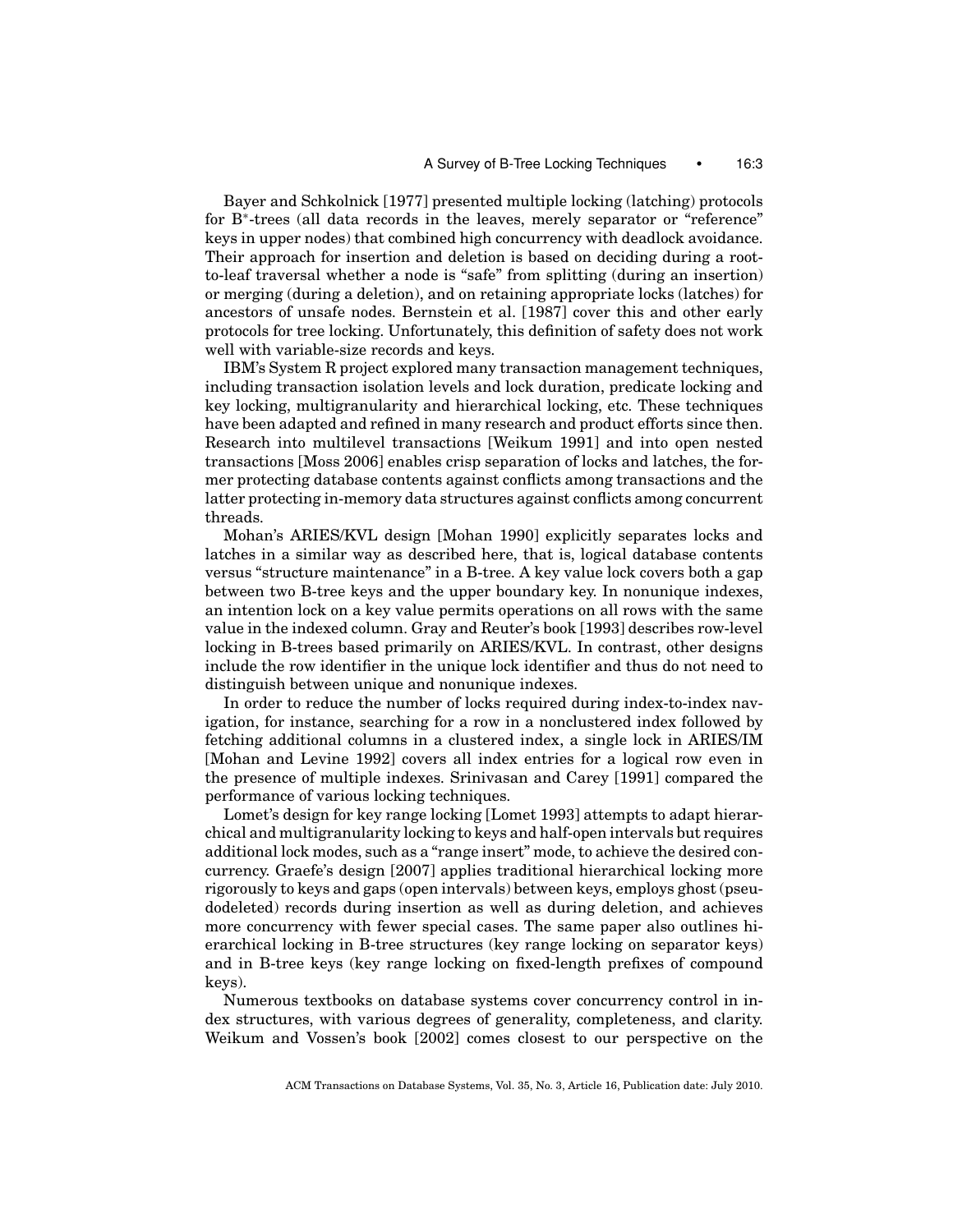## 16:4 • G. Graefe

material, focusing on a page layer and an access layer. The discussion here resonates with their treatment but focuses more specifically on common implementation techniques using latching for data structures and key range locking for contents protection.

Some researchers have used "increment" locks as examples for general locking concepts, for example, Korth [1983]. Others have argued that increment locks, differently than write locks, should enable higher concurrency as increment operations commute. In fact, techniques very similar to increment locks have been used in real high-performance systems [Gawlick and Kinkade 1985] and described in a more general and conceptual way with additional "escrow" guarantees [O'Neil 1986]. A more recent effort has focused on integrating increment locks with key range locking in B-tree indexes including maximal concurrency during creation and removal of summary records [Graefe and Zwilling 2004].

In spite of these multiple designs and the many thoughtful variants found in actual implementations, we believe with Gray and Reuter [1993] that "the last word on how to control concurrency on B-trees optimally has not been spoken yet."

# 1.2 Overview

The following two short sections clarify assumptions and define the two forms of B-tree locking that are often confused. The next two sections cover these two forms of locking in depth, followed by detailed discussions of a variety of locking techniques proposed for B-tree indexes. Future directions, summary, and conclusions close this article.

## 2. PRELIMINARIES

Most work on concurrency control and recovery in B-trees assumes what Bayer and Schkolnick [1977] call B<sup>\*</sup>-trees and what Comer [1979] calls B<sup>+</sup>-trees, that is, all data records are in leaf nodes and keys in nonleaf or "interior" nodes act merely as separators enabling search and other operations but not carrying logical database contents. We follow this tradition here and ignore the original design of B-trees with data records in both leaves and interior nodes.

We also ignore many other variations of B-trees here. This includes what Comer [1979], following Knuth, calls B∗-trees, that is, attempting to merge an overflowing node with a sibling rather than splitting it immediately. We ignore whether or not underflow is recognized and acted upon by load balancing and merging nodes, whether or not empty nodes are removed immediately or ever, whether or not leaf nodes form a singly or doubly linked list using physical pointers (page identifiers) or logical boundaries (fence keys equal to separators posted in the parent node during a split), whether suffix truncation is employed when posting a separator key [Bayer and Unterauer 1977], whether prefix truncation or any other compression is employed on each page, and the type of information associated with B-tree keys. Most of these issues have little or no bearing on locking in B-trees, with the exception of sibling pointers, as indicated in the following where appropriate.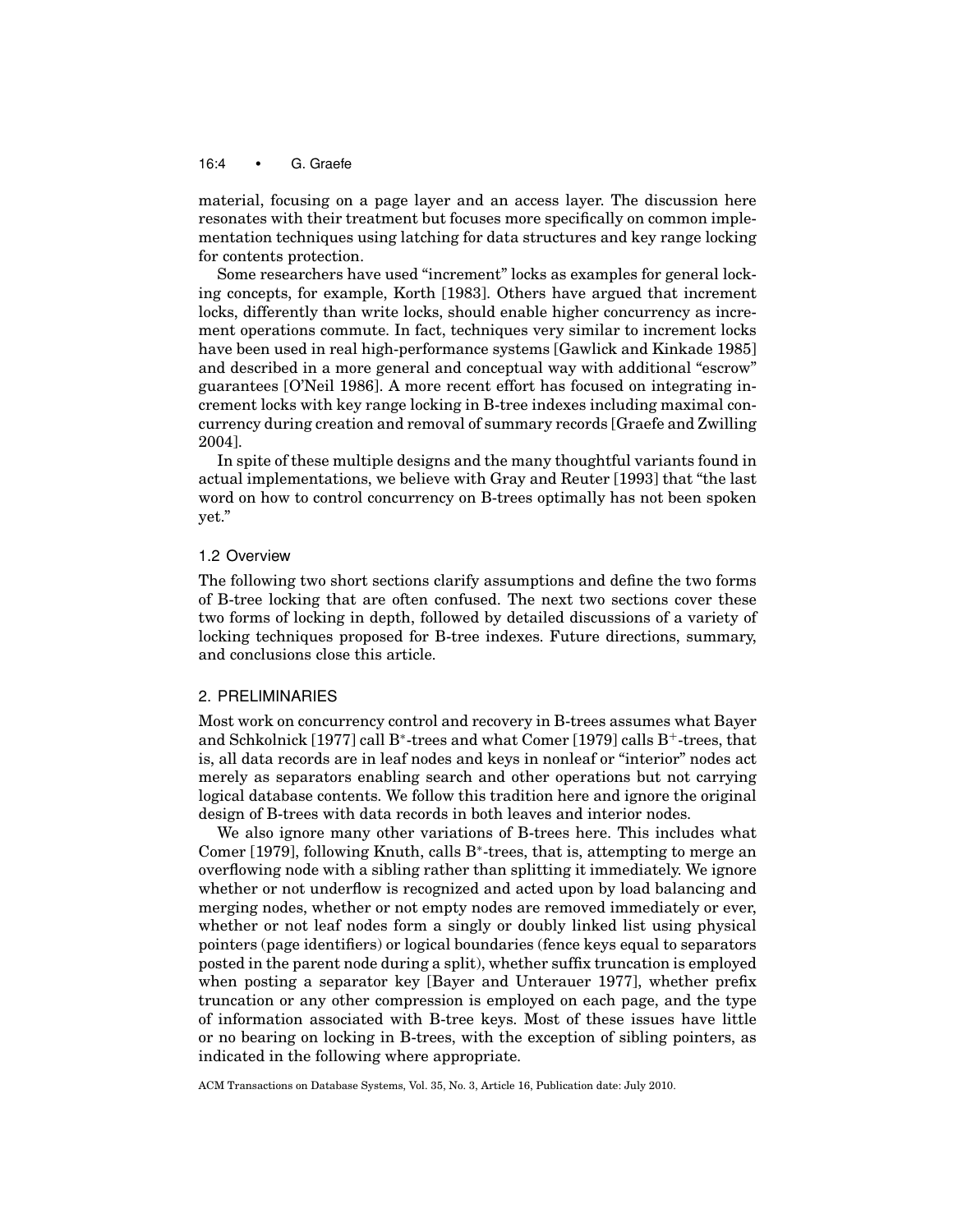| ok | ok |
|----|----|
| ok |    |
|    |    |

Fig. 1. Minimal lock table.

Most concurrency control schemes distinguish between reading and writing, the latter covering any form of update or state change. These actions are protected by shared and exclusive locks, abbreviated S and X locks hereafter (some sections also use N as a lock mode indicating no lock). For these, the standard lock table is shown in Figure 1.

One axis indicates the lock already held by one thread or transaction and the other axis indicates the lock requested by another thread or transaction. Some systems employ nonsymmetric lock tables; if in doubt, the left column indicates the lock already held and the top row indicates the lock requested. Obviously, if no lock is held yet on a resource, any lock request may succeed.

# 3. TWO FORMS OF B-TREE LOCKING

B-tree locking, or locking in B-tree indexes, means two things. First, it means concurrency control among concurrent database transactions querying or modifying database contents and its representation in B-tree indexes. Second, it means concurrency control among concurrent threads modifying the B-tree data structure in memory, including in particular images of disk-based B-tree nodes in the buffer pool.

These two aspects have not always been separated cleanly. Their difference becomes very apparent when a single database request is processed by multiple parallel threads. Specifically, two threads within the same transaction must "see" the same database contents, the same count of rows in a table, etc. This includes one thread "seeing" updates applied by the other thread. While one thread splits a B-tree node, however, the other thread must not observe intermediate and incomplete data structures. The difference also becomes apparent in the opposite case when a single execution thread serves multiple transactions.

#### 3.1 Locks and Latches

These two purposes are usually accomplished by two different mechanisms, locks and latches. Unfortunately, the literature on operating systems and programming environments usually uses the term locks for the mechanisms that in database systems are called latches. Figure 2 summarizes their differences.

Locks separate transactions using read and write locks on pages, on B-tree keys, or even on gaps (open intervals) between keys. The latter two methods are called key value locking and key range locking. Key range locking is a form of predicate locking that uses actual key values in the B-tree and the B-tree's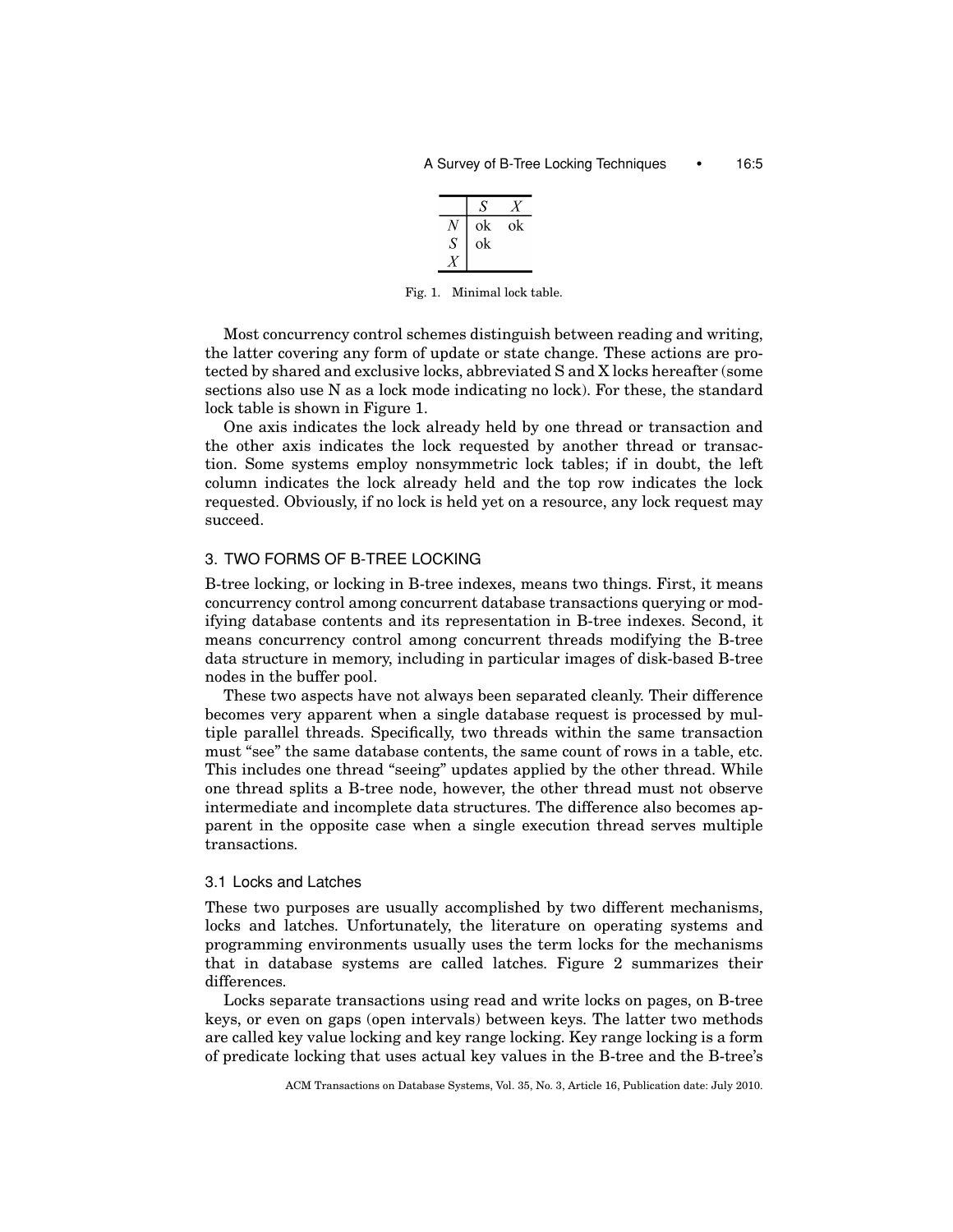#### 16:6 • G. Graefe

|                      | Locks                                | Latches                   |
|----------------------|--------------------------------------|---------------------------|
| Separate             | User transactions                    | <b>Threads</b>            |
| Protect              | Database contents                    | In-memory data structures |
| During $\dots$       | Entire transactions                  | Critical sections         |
| Modes $\dots$        | Shared, exclusive, update,           | Read, writes,             |
|                      | intention, escrow, schema, etc.      | (perhaps) update          |
| Deadlock             | Detection & resolution               | Avoidance                 |
| $\ldots$ by $\ldots$ | Analysis of the waits-for graph,     | Coding discipline,        |
|                      | timeout, transaction abort,          | "lock leveling"           |
|                      | partial rollback, lock de-escalation |                           |
| Kept in              | Lock manager's hash table            | Protected data structure  |

Fig. 2. Locks and latches.

sort order to define predicates. By default, locks participate in deadlock detection and are held until end-of-transaction. Locks also support sophisticated scheduling, for example, using queues for pending lock requests and delaying new lock acquisitions in favor of lock conversions, for example, an existing shared lock to an exclusive lock. This level of sophistication makes lock acquisition and release fairly expensive, often thousands of CPU cycles, some of those due to cache faults in the lock manager's hash table and its linked lists.

Latches separate threads accessing B-tree pages cached in the buffer pool, the buffer pool's management tables, and all other in-memory data structures shared among multiple threads. Since the lock manager's hash table is one of the data structures shared by many threads, latches are required while inspecting or modifying a database system's lock information. With respect to shared data structures, even threads of the same user transaction conflict if one thread requires a write latch. Latches are held only during a critical section, that is, while a data structure is read or updated. Deadlocks are avoided by appropriate coding disciplines, for example, requesting multiple latches in carefully designed sequences. Deadlock resolution requires a facility to roll back prior actions, whereas deadlock avoidance does not. Thus, deadlock avoidance is more appropriate for latches, which are designed for minimal overhead and maximal performance and scalability. Latch acquisition and release may require tens of instructions only, usually with no additional cache faults since a latch can be embedded in the data structure it protects. For images of disk pages in the buffer pool, the latch can be embedded in the descriptor structure that also contains the page identifier, etc.

The difference between locking and latching also becomes apparent in concurrency control for nonclustered indexes, that is, redundant indexes that point into nonredundant storage structures. Data-only locking makes no attempt to separate transactions using the nonclustered index and its keys. All intertransaction concurrency control is achieved by locks on nonredundant data items, for example, record identifiers in the table's heap structure. Latches, on the other hand, are required for any in-memory data structure touched by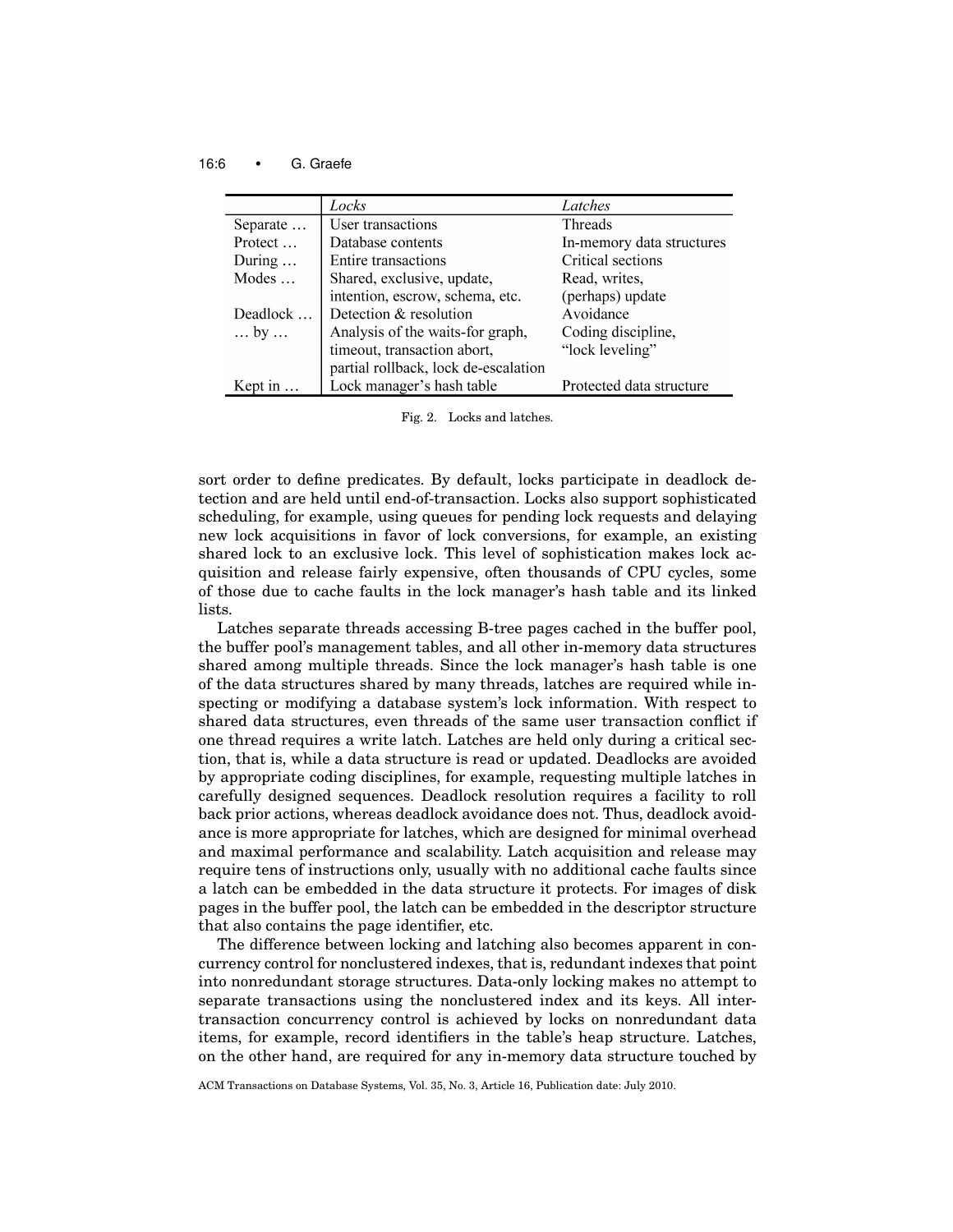multiple concurrent threads, including of course the nodes of a nonclustered index.

## 3.2 Recovery and B-Tree Locking

The difference between latches and locks is important not only during normal transaction processing but also during recovery from a system crash. Considering the requirements for latching and locking during crash recovery may further illuminate their difference.

Latches and locks also differ both during system recovery and while waiting for the decision of a global transaction coordinator. While waiting, no latches are required, but retaining locks is essential to guarantee a local transaction's ability to abide by the global coordinator's final decision. During recovery without concurrent execution of new transactions, locks are not required, because concurrency control during forward processing prior to the system crash already ensured that active transactions do not conflict. Latches, however, are as important during recovery as during normal forward processing if recovery employs multiple threads and shared data structures such as the buffer pool.

The separation of locks and latches does not determine whether an operation must be logged for recovery purposes. Logging is required if disk contents change, whether or not the logical database contents changes.

Locks must be retained during transaction rollback, although they could be released incrementally, for example, during a partial rollback to a transaction savepoint. During recovery from a system failure, lock acquisition during log analysis permits resuming transaction processing while repeating logged actions and applying compensating actions of aborted transactions. These locks need not be the same ones acquired during the original transactions. For example, if hierarchical locking (see the following) is supported in the system, locks during recovery may be smaller or larger, as long as they cover the actions performed by the transaction. If lock escalation and deescalation are supported, these techniques can be employed even by transactions currently in recovery. Similarly, lock escalation and deescalation may be invoked while a local transaction waits for a global decision by a transaction coordinator.

The operations protected by latches only (and not by locks) are those that modify a B-tree's structure without modifying its logical contents. Typical examples are splitting a B-tree node and balancing the load among neighboring B-tree nodes. Examples that affect less than an entire node are creation and removal of ghost records (see what follows). As the logical database contents is the same whether such an operation is completed or not, recovery from a system failure during such an operation may either roll the operation back or complete it. Completion or "forward recovery" of such operations may be faster and require less log volume than rollback. In order to prepare an operation for forward recovery, preallocation of all required resources is essential, most notably of sufficient disk space. In general, forward recovery seems more promising for deletion or deallocation operations, for example,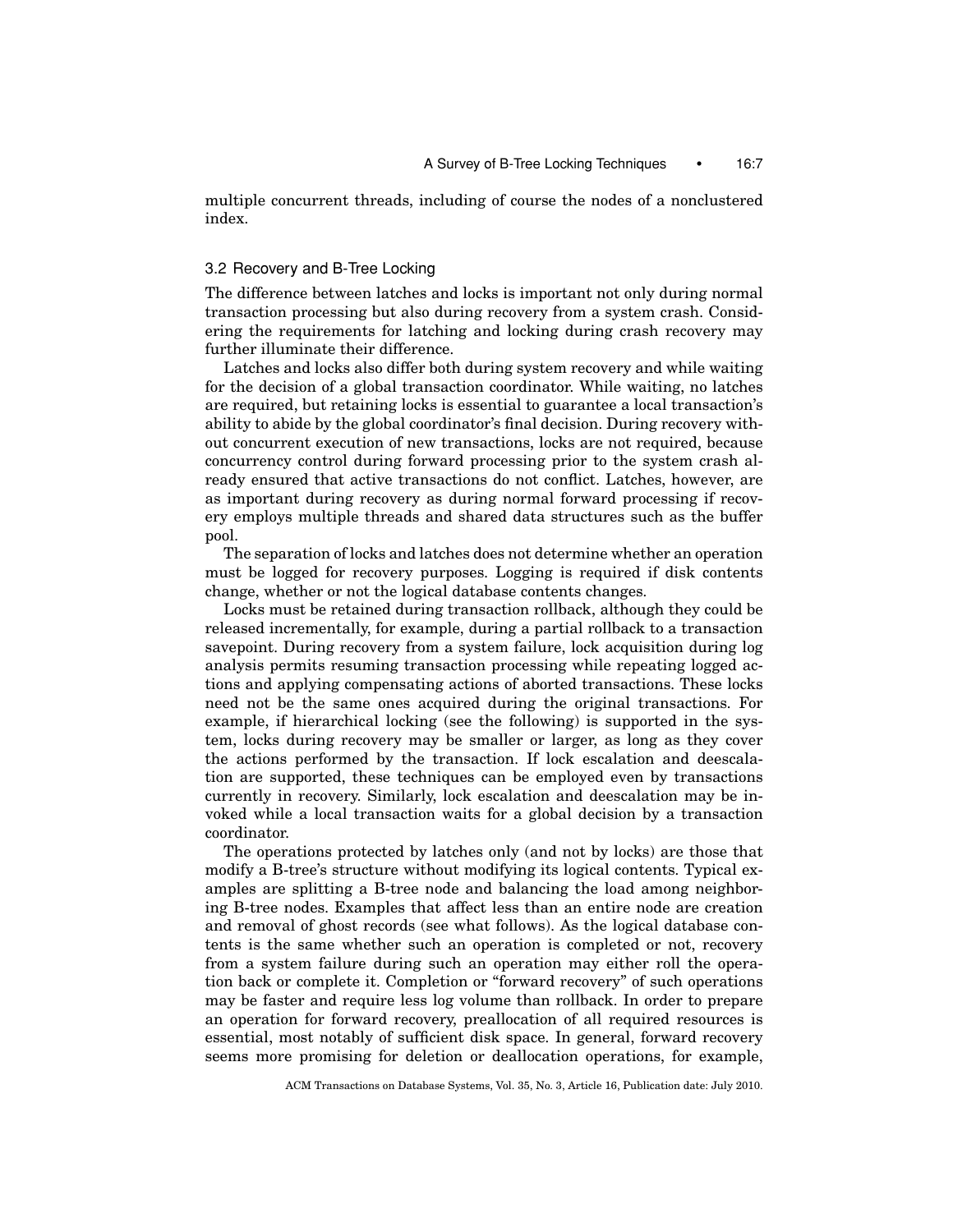## 16:8 • G. Graefe

dropping a B-tree index or erasing a ghost record, than for creation or allocation operations.

# 3.3 Lock-Free B-Trees

Occasionally, one sees claims or descriptions of database indexes implemented "lock-free." This might refer to either of the two forms of B-tree locking. For example, it might mean that the in-memory format is such that pessimistic concurrency control in form of latches is not required. Multiple in-memory copies and atomic updates of in-memory pointers might enable such an implementation. Nonetheless, user transactions and their access to data must still be coordinated, typically with locks such as key range locking on B-tree entries.

On the other hand, a lock-free B-tree implementation might refer to avoidance of locks for coordination of user transactions. A typical implementation mechanism would require multiple versions of records based on multiversion concurrency control. However, creation, update, and removal of versions must still be coordinated for the data structure and its in-memory image. In other words, even if conflicts among read transactions and write transactions can be removed by means of versions instead of traditional database locks, modifications of the data structure still require latches.

In the extreme case, a lock-free implementation of B-tree indexes might avoid both forms of locking in B-trees. Without further explanation, however, one has no way of knowing what specifically is meant by a lock-free B-tree implementation.

## 3.4 Summary

In summary, latching and locking serve different functions for B-tree indexes in database systems. Accordingly, they use different implementation primitives. The difference is starkly visible not only during normal transaction processing but also during "offline" activities such as crash recovery.

# 4. PROTECTING A B-TREE'S PHYSICAL STRUCTURE

If multiple threads may touch an in-memory data structure, their concurrent accesses must be coordinated. This is equally true whether these data structures always reside in memory, such as the look-up table in a buffer pool or pages in an in-memory database, or reside in memory only temporarily, such as images of disk pages in a buffer pool. Multiple threads are required if multiple concurrent activities are desired, for example, in a traditional shared-memory machine or in a modern many-core processor.

The simplest form of a latch is a "mutex" (mutual exclusion lock). Any access precludes concurrent access. For data structures that change constantly, this might be an appropriate mechanism; for disk pages that remain unchanged during query processing, exclusion of all concurrent activities should be reserved for updates. Latches with shared and exclusive (read and write) modes are common in database systems.

Since latches protect in-memory data structures, the data structure representing the latch can be embedded in the data structure being protected. Latch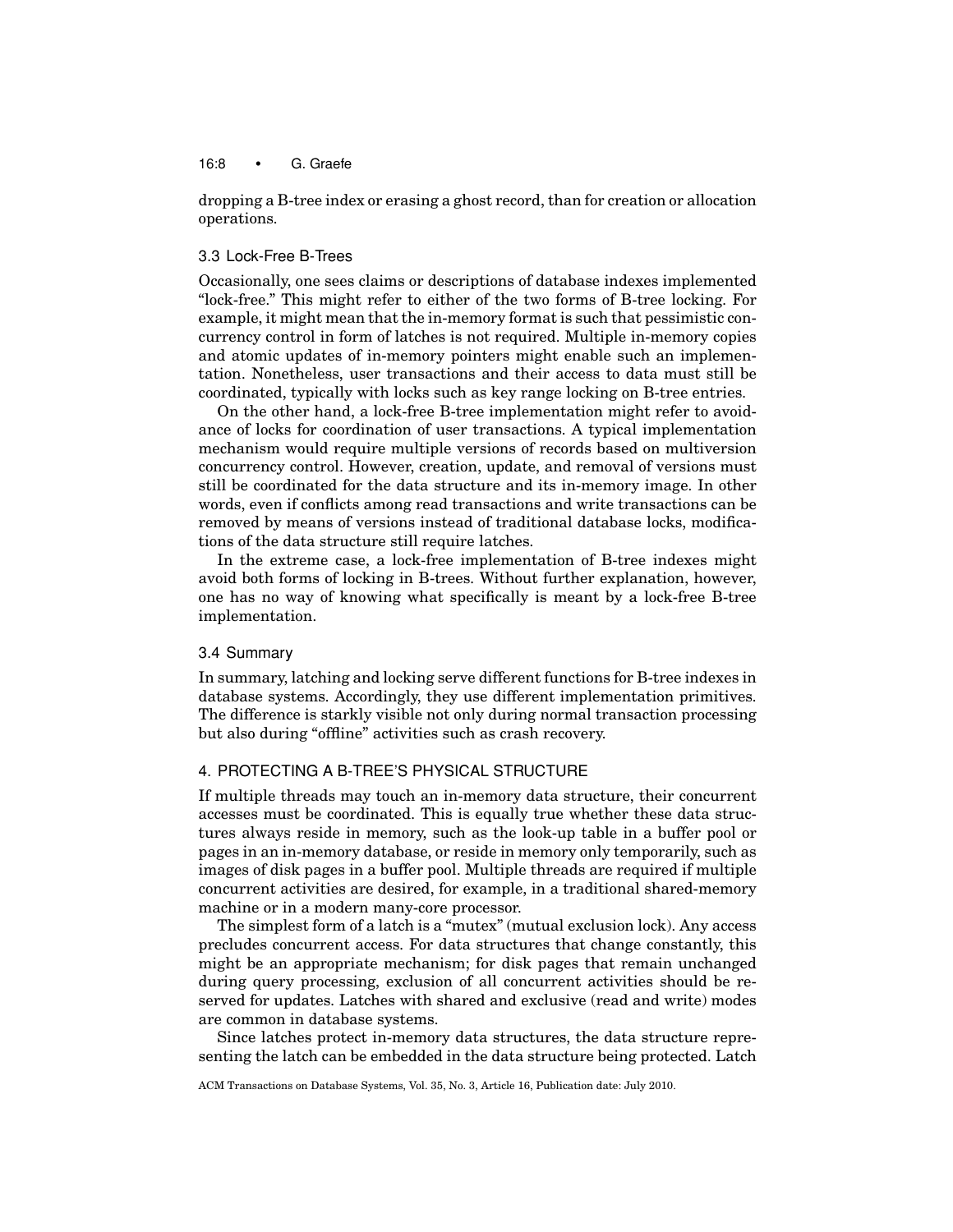duration is usually very short and amenable to hardware support and encapsulation in transactional memory [Larus and Rajwar 2006]. This is in contrast to locks, discussed in Section 5, that protect the logical database contents. Since locks often protect data not even present in memory, and sometimes not even in the database, there is no in-memory data structure within which the data structure representing the lock can be embedded. Thus, database systems employ lock tables. Since a lock table is an in-memory data structure accessed by multiple concurrent execution threads, access to the lock table and its components is protected by latches embedded in the data structures.

## 4.1 Issues

Latches ensure the consistency of data structures when accessed by multiple concurrent threads. They solve several problems that are similar to each other but nonetheless lend themselves to different solutions. All these issues are about the consistency of in-memory data structures, including images of disk pages in the buffer pool.

First, a page image in the buffer pool must not be modified (written) by one thread while it is interpreted (read) by another thread. This issue does not differ from other critical sections for shared data structures in multithreaded code, including critical sections in a database system protecting the lock manager's hash table or the buffer pool's table of contents.

Second, while following a pointer (page identifier) from one page to another, for example, from a parent node to a child node in a B-tree index, the pointer must not be invalidated by another thread, for instance, by deallocating a child page or balancing the load among neighboring pages. This issue requires more refined solutions than the first issue given earlier because it is not advisable to retain a latch (or otherwise extend a critical section) while performing I/O (e.g., to fetch a child page into the buffer pool).

Third, "pointer chasing" applies not only to parent-child pointers but also to neighbor pointers, such as, in a chain of leaf pages during a range scan or while searching for the key to lock in key range locking (see the following). Concurrent query execution plans, transactions, and threads may perform ascending and descending index scans, which could lead to deadlocks. Recall that latches usually rely on developer discipline for deadlock avoidance, not on automatic deadlock detection and resolution.

Fourth, during a B-tree insertion, a child node may overflow and require an insertion into its parent node, which may thereupon also overflow and require an insertion into the child's grandparent node. In the most extreme case, the B-tree's old root node overflow must split, and be replaced by a new root node. Going back from the leaf towards the B-tree root works well in single-threaded B-tree implementations, but it introduces the danger of deadlocks between root-to-leaf searches and leaf-to-root B-tree modifications, yet latches rely on deadlock avoidance rather than deadlock detection and resolution.

For the first issue given before, database systems employ latches that differ from the simplest implementations of critical sections and mutual exclusion only by the distinction between read-only latches and read-write latches, that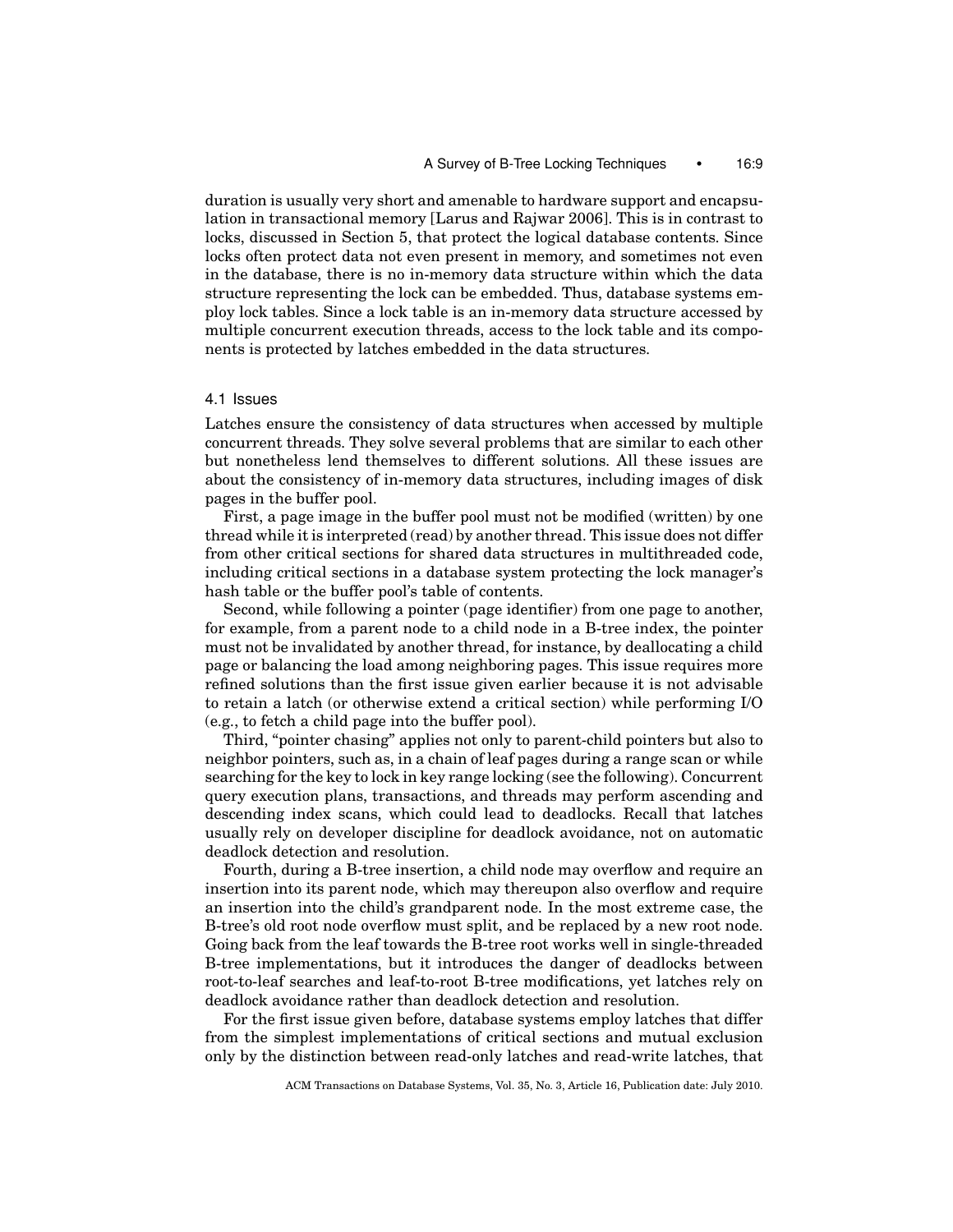#### 16:10 • G. Graefe

is, shared or exclusive access. As with read and write locks protecting database contents, starvation needs to be avoided if new readers are admitted while a writer already waits for active readers to release the latch. Update latches (similar to update locks) may be used, but the other modes well-known for lock management are usually not adopted in database latches.

# 4.2 Lock Coupling

The second issue given earlier requires retaining the latch on the parent node until the child node is latched. This technique is traditionally called "lock coupling" but a better term is "latch coupling" in the context of transactional database systems. The look-up operation in the buffer pool requires latches to protect the buffer manager's management tables, and proper "lock leveling" (latch leveling) is required to guarantee that there can be no deadlock due to latches on data pages and the buffer pool.

If the child node is not readily available in the buffer pool and thus requires relatively slow I/O, the latch on the parent node should be released while reading the child node from disk. Lock coupling can be realized by holding a latch on the descriptor of the needed page in the buffer pool. Otherwise, the I/O should be followed by a new root-to-leaf traversal to protect against B-tree changes in the meantime. Restarting the root-to-leaf traversal may seem expensive but it is often possible to resume the prior search after verifying, for example, based on the log sequence number on each page, that ancestor pages have not been modified while the needed page was fetched into the buffer pool.

The third issue explained before is similar to the second, with two differences. On the positive side, asynchronous read-ahead may alleviate the frequency of buffer faults. Deep read-ahead in B-tree indexes usually cannot rely on neighbor pointers but requires prefetch based on child pointers in leaves' parent nodes or even the grandparent nodes. On the negative side, deadlock avoidance among scans in opposite directions requires that latch acquisition code provides an immediate failure mode. A latch acquisition request can return a failure immediately rather than waiting for the latch to become available. If such a failure occurs during forward or backward index traversal, the scan must release the leaf page currently latched to let the conflicting scan proceed, and reposition itself using a new root-to-leaf search.

The fourth issue given before is the most complex one. It affects all updates, including insertion, deletion, and even record updates, the latter if length changes in variable-length records can lead to nodes splitting or merging. The most naïve approach, latching an entire B-tree with a single exclusive latch, is not practical in multithreaded servers, and all approaches that follow latch individual B-tree nodes.

One approach latches all nodes in exclusive mode during the root-to-leaf traversal while searching for an affected leaf. The obvious problem with this approach is that it can create a concurrency bottleneck, particularly at a B-tree's root page. Another approach performs the root-to-leaf search using shared latches and attempts an upgrade to an exclusive latch when necessary. When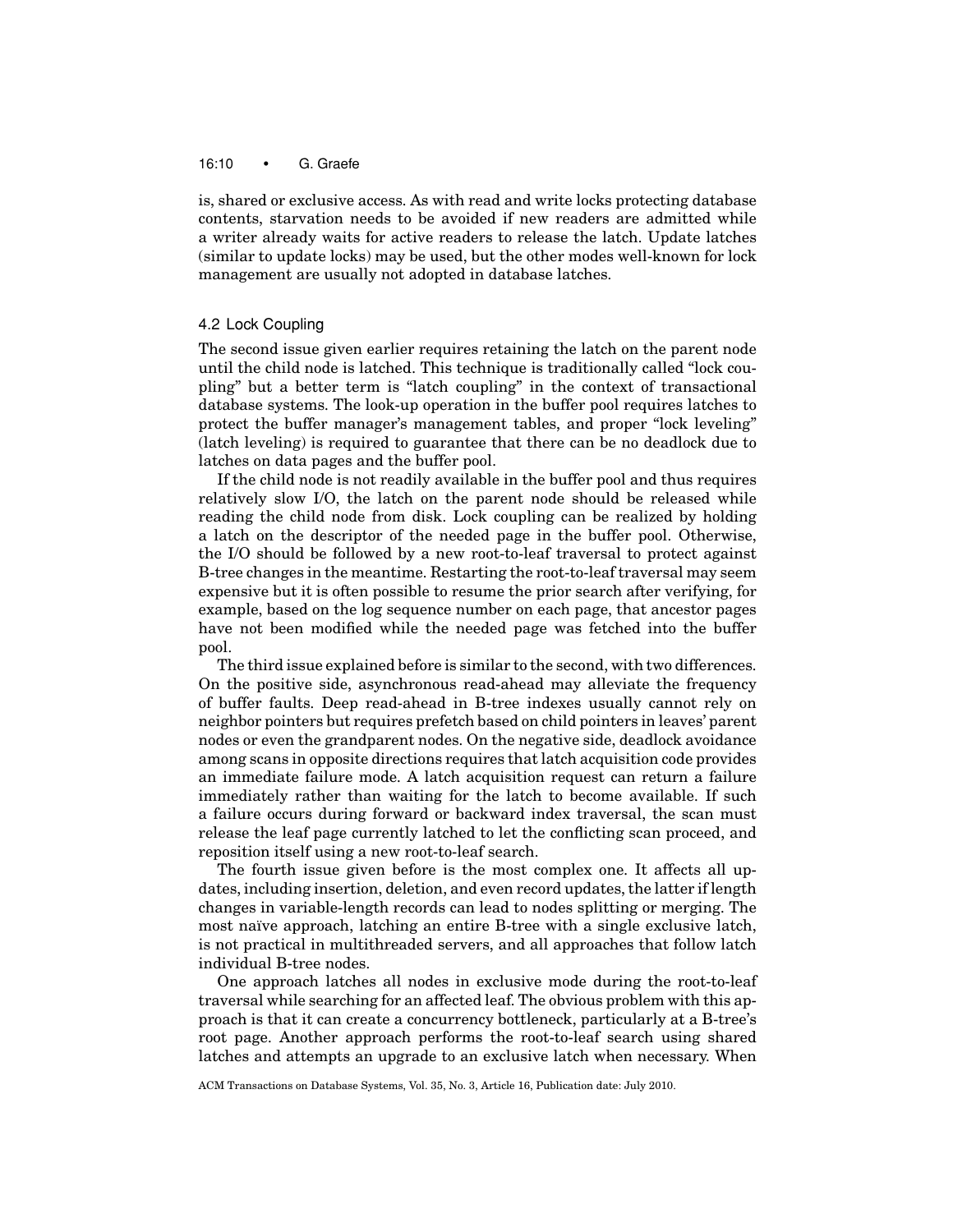the upgrade can be granted without the danger of deadlock, this approach works well. Since it might fail, however, it cannot be the only method in a B-tree implementation. Thus, it might not be implemented at all in order to minimize code volume and complexity. A third approach reserves nodes using "update" or "upgrade" latches in addition to traditional shared and exclusive latches. Update locks or latches are compatible with shared locks or latches and thus do not impede readers or B-tree searches, but they are not compatible with each other and thus a B-tree's root node can still be a bottleneck for multiple updates.

A refinement of the three earlier approaches retains latches on nodes along its root-to-leaf search only until a lower, less-than-full node guarantees that split operations will not propagate up the tree beyond the lower node. Since most nodes are less than full, most insertion operations will latch no nodes in addition to the current one. On the other hand, variable-length B-tree records and variable-length separator keys seem to make it difficult or impossible to decide reliably how much free space is required for the desired guarantee. Interestingly, this problem can be solved by deciding, before releasing the latch on the parent, which separator key would be posted in the parent if the child were to split as part of the current insertion. If it is desirable to release the parent latch before such inspection of the child node, a heuristic method may consider the lengths of existing separators in the parent, specifically their average and standard deviation.

A fourth approach splits nodes proactively during a root-to-leaf traversal for an insertion. This method avoids both the bottleneck of the first approach and the failure point (upgrading from a shared to an exclusive latch) of the second approach. Its disadvantage is that it wastes some space by splitting earlier than truly required, and more importantly that it may be impossible to split proactively in all cases in B-trees with variable-length records and keys.

A fifth approach protects its initial root-to-leaf search with shared latches, aborts this search when a node requires splitting, restarts a new one, and upon reaching the node requiring a split, acquires an exclusive latch and performs the split. This approach can benefit from resuming a root-to-leaf traversal rather than restarting it at the root, as mentioned earlier.

# 4.3 Blink-Trees

An entirely different approach relaxes the data structure constraints of B-trees and divides a node split into two independent steps, as follows. Each node may have a high fence key and a pointer to its right neighbor, thus the name Blinktrees [Lehman and Yao 1981]. If a node's high fence and pointer are actually used, the right neighbor is not yet referenced in the node's parent. In other words, a single key interval and its associated child pointer in the parent node really refer to two nodes in this case. A root-to-leaf search, upon reaching a node, must first compare the sought key with a node's high fence and proceed to the right neighbor if the sought key is higher than the fence key. The first step (splitting a node) creates the high fence key and a new right neighbor. The second, independent step posts the high fence key in the parent. The second step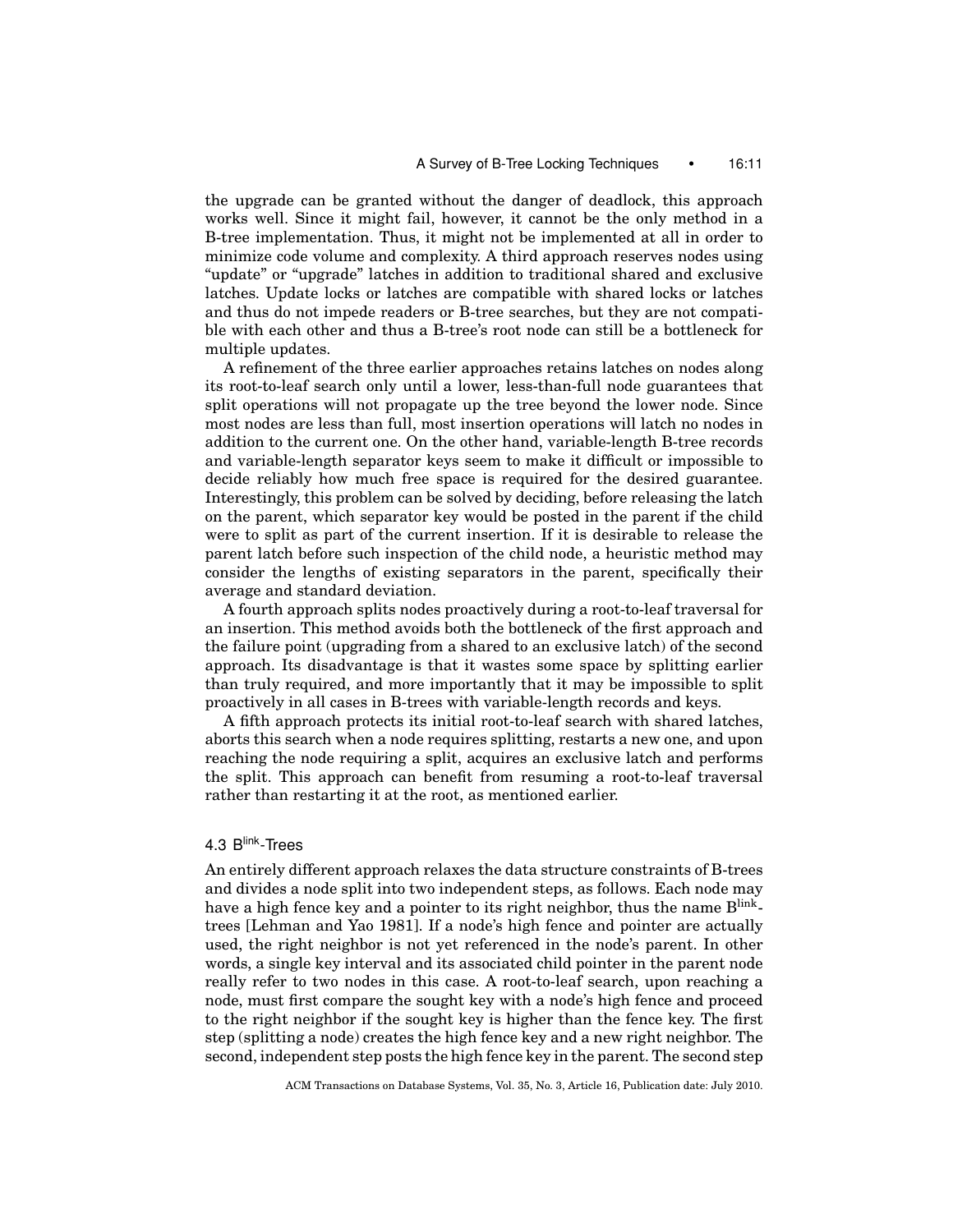



Fig. 3. Intermediate state in a Blink-tree.

can be made a side effect of any future root-to-leaf traversal, should happen as soon as possible, yet may be delayed beyond a system reboot or even a crash and its recovery without data loss or inconsistency of the on-disk data structures. The advantage of B<sup>link</sup>-trees is that allocation of a new node and its initial introduction into the B-tree is a local step, affecting only one preexisting node. The disadvantages are that search may be a bit less efficient, a solution is needed to prevent long linked lists among neighbor nodes during periods of high insertion rates, and verification of a B-tree's structural consistency is more complex and perhaps less efficient.

Figure 3 illustrates a state that is not possible in a standard B-tree but is a correct intermediate state in a Blink-tree. "Correct" here means that search and update algorithms must cope with this state and that a database utility that verifies correct on-disk data structures must not report an error. In the original state, the parent node has three children. Note that these children might be leaves or interior nodes, and that the parent might be the B-tree root or an interior node. The first step is to split a child, resulting in the intermediate state shown in Figure 3. The second step later places a fourth child pointer into the parent and abandons the neighbor pointer, unless neighbor pointers are required in a specific implementation of B-trees. In fact, it might be left to a third step to erase the neighbor pointer value from the child node.

This process can be reversed in order to enable removal of B-tree nodes [Lomet 2004]. The first step creates a neighbor pointer, the second step erases the child pointer in the parent node, and the third step merges the removal victim with its neighbor node.

Long linked lists due to multiple splits can be prevented by restricting the split operation to nodes pointed to by the appropriate parent node. These and further details of B<sup>link</sup>-trees have recently been described in a detailed paper [Jaluta et al. 2005].

#### 4.4 Load Balancing and Reorganization

In many implementations, removal of nodes, load balancing among nodes, etc. are omitted in user transactions and left to asynchronous facilities. These may be invoked immediately after a user transaction, guided to a specific B-tree node by information left behind by the user transaction, or they may be invoked occasionally to scan and optimize an entire B-tree, index, table, or database. Actually, even node splits could be organized in this way, ensuring that user transactions can always add one more entry to any B-tree node.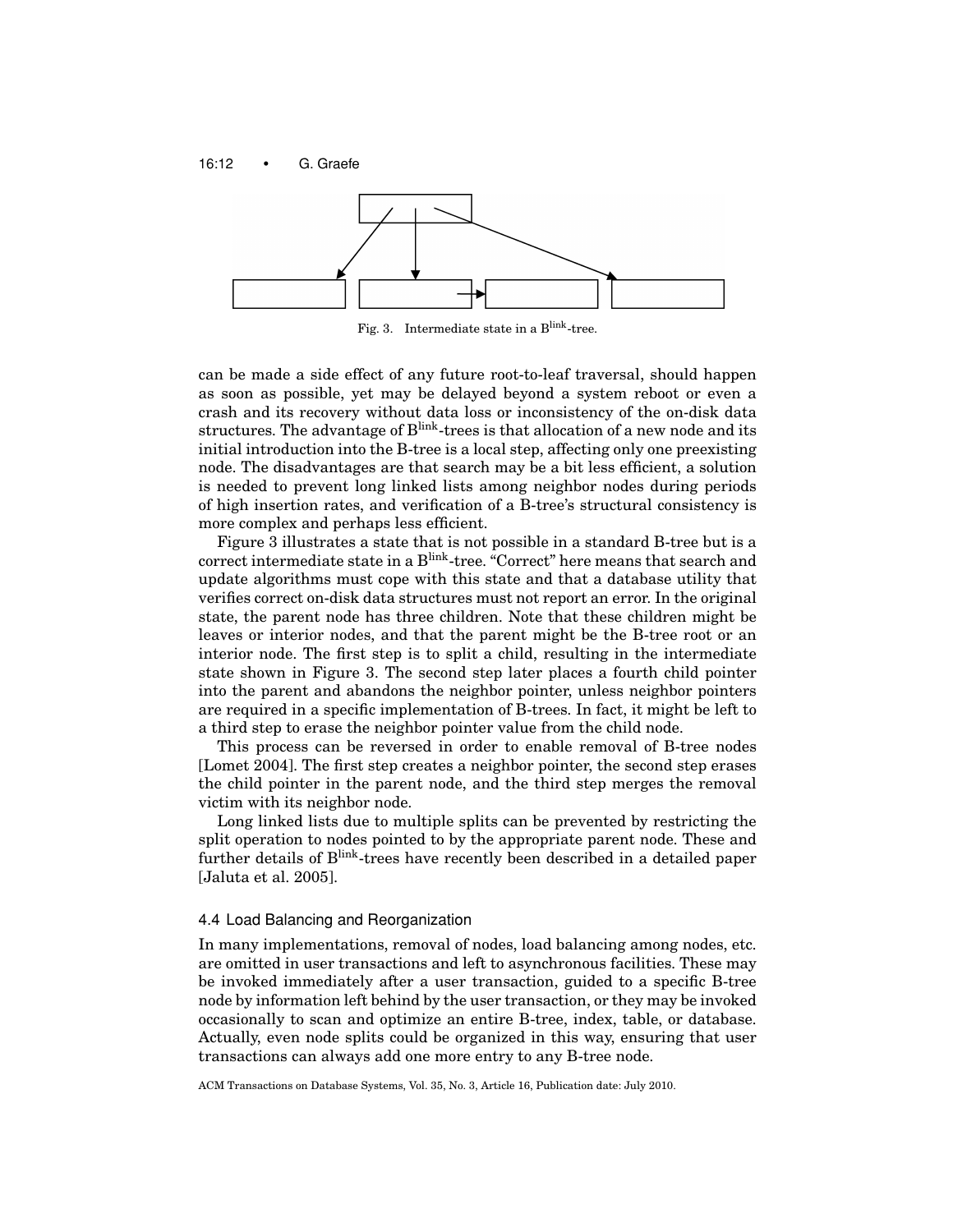All these operations are contents-neutral; the logical database contents does not change, only its representation. Thus, once the affected database pages are present in the buffer pool, these changes require concurrency control merely for the data structures. In other words, these operations require latches but no locks. Of course, since subsequent user transactions may log changes that refer to changes due to such B-tree optimizations, these optimizations must be reflected in the recovery log.

As an aside, there are corresponding optimizations in logging and recovery. One can avoid logging the page contents by careful write ordering [Gray and Reuter 1993], and one can employ "forward recovery" to complete a reorganization action after system restart instead of rollback [Zou and Salzberg 1996].

## 4.5 Summary

In summary, latches coordinate multiple execution threads while they access and modify database contents and its representation. While cached in the database buffer pool, these data structures require the same coordination and protection as data structures representing server state, for example, the table of contents of the buffer pool, the list of active transactions, or the hash table in the lock manager.

The implementation of latches is optimized for their frequent use. In particular, modes beyond shared and exclusive are avoided, and deadlock avoidance is favored over deadlock detection. In complex data structures such as B-trees, careful designs such as B<sup>link</sup>-trees combine high concurrency and deadlock avoidance.

Latches should be held only for very short periods. None should be held during disk I/O. Thus, all required data structures should be loaded and pinned in the buffer pool before a latched operation begins.

In the following, we focus on coordination among transactions and assume that the required data structures have the necessary coordination and protection by latches.

# 5. PROTECTING A B-TREE'S LOGICAL CONTENTS

Locks separate transactions reading and modifying database contents. For serializability, read locks are retained until end-of-transaction. Write locks are always retained until end-of-transaction in order to ensure the ability to roll back all changes if the transaction aborts. Weaker retention schemes exist for both read locks and write locks. Shorter read locks lead to weak transaction isolation levels; shorter write locks may lead to cascading aborts among transactions that read and modify the same database item.

In addition, serializability requires locking not only the presence but also the absence of data. For example, if a range scan finds 10 rows, a second execution of the same range scan must again find 10 rows, and an insertion by another transaction must be prevented. In B-tree indexes, this is usually enforced by key range locking, that is, locks that cover a key value and the gap to the next key value.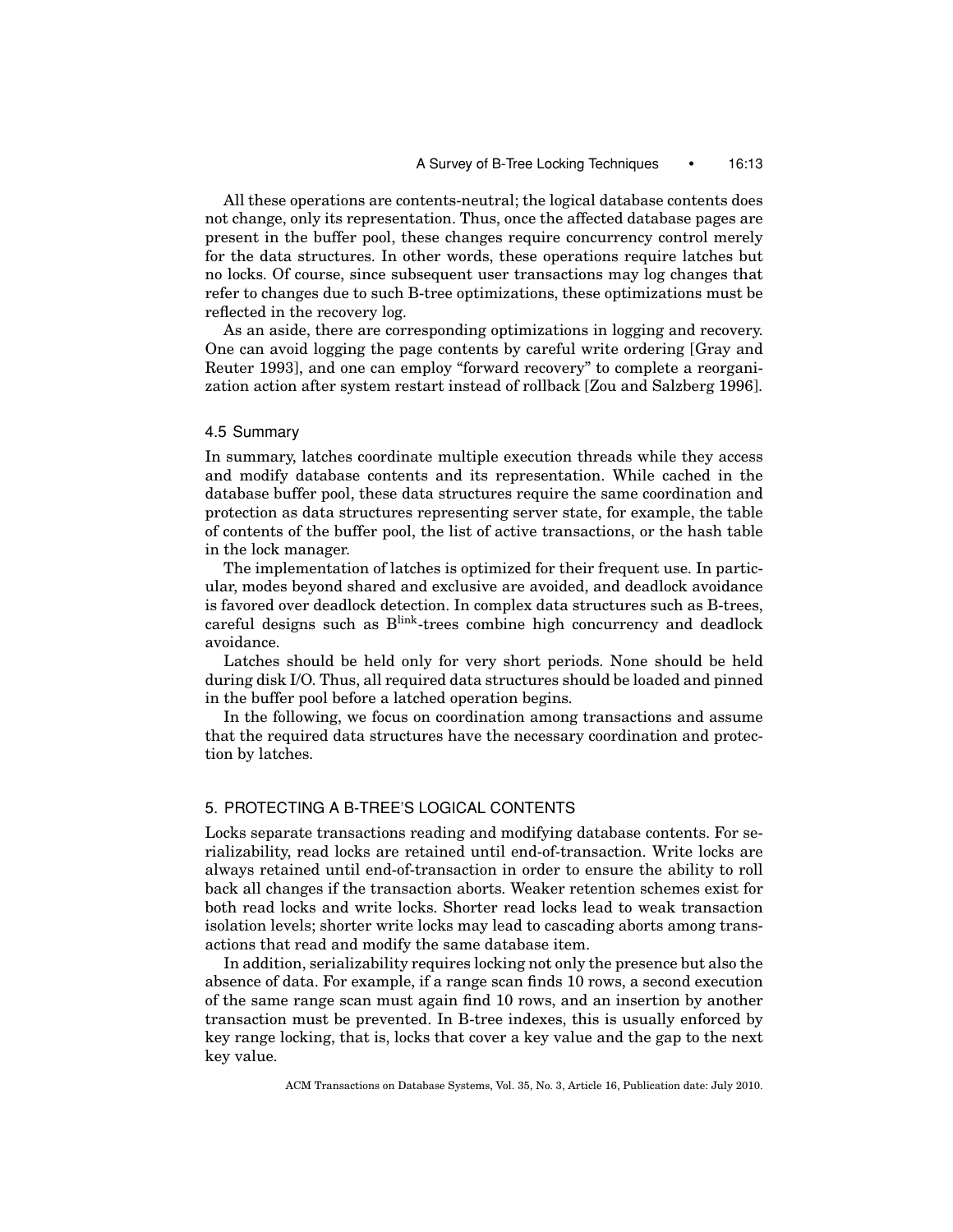#### 16:14 • G. Graefe

Modern designs for key range locking are based on hierarchical or multigranularity locking. Multigranularity locking is often explained and illustrated in terms of pages and files but it can be applied in many other ways. If the granules form a strict hierarchy, not a directed acyclic graph, the term hierarchical locking can be used. In modern B-tree implementations and their locks on keys, hierarchical locking is used to protect individual B-tree entries, the gaps or open intervals between existing B-tree keys, and half-open intervals comprising a B-tree entry and one adjoining open interval.

A fine granularity of locking is required most often at hot spots, for example, "popular" insertion points such as the high end of a time-organized B-tree. Coarse locks such as intention locks on a database, table, or index may be retained from one transaction to another. Requests for conflicting locks may employ an immediate notification or commit processing of the holding transaction may verify that the wait queue for the lock remains empty.

A useful implementation technique separates the "test" and "set" functions within lock acquisition, that is, verification that a certain lock could be acquired and insertion of a lock into the lock manager's hash table. Test without set is equivalent to what has been called "instant locks," for instance, by Gray and Reuter [1993]; set without test is useful during lock deescalation, lock reacquisition during system recovery, and other situations in which lock conflicts can be ruled out without testing.

#### 5.1 Key Range Locking

The terms key value locking and key range locking are often used interchangeably. Key range locking is a special form of predicate locking [Eswaran et al. 1976]. Neither pure predicate locking nor the more practical precision locking [Jordan et al. 1981] has been adopted in major products. In key range locking, the predicates are defined by intervals in the sort order of the B-tree. Interval boundaries are the key values currently existing in the B-tree. The usual form are half-open intervals including the gap between two neighboring keys and one of the end points, with "next-key locking" perhaps more common than "prior-key locking." The names describe the key to be locked in order to protect the gap between two neighboring keys. Next-key locking requires the ability to lock an artificial key value "+ $\infty$ ". Prior-key locking gets by with locking the NULL value, assuming this is the lowest possible value in the B-tree's sort order.

In the simplest form of key range locking, a key and the gap to the neighbor are locked as a unit. An exclusive lock is required for any form of update of this unit, including modifying nonkey fields of the record, deletion of the key, insertion of a new key into the gap, etc. Deletion of a key requires a lock on both the old key and its neighbor; the latter is required to ensure the ability to reinsert the key in case of transaction rollback.

Figure 4 summarizes the possible scopes in key range locking in a B-tree leaf containing three records within the key range 1170 to 1180. A lock on key value 1174 might have any of the ranges indicated by arrows. The first arrow illustrates traditional next-key locking. The second arrow indicates prior-key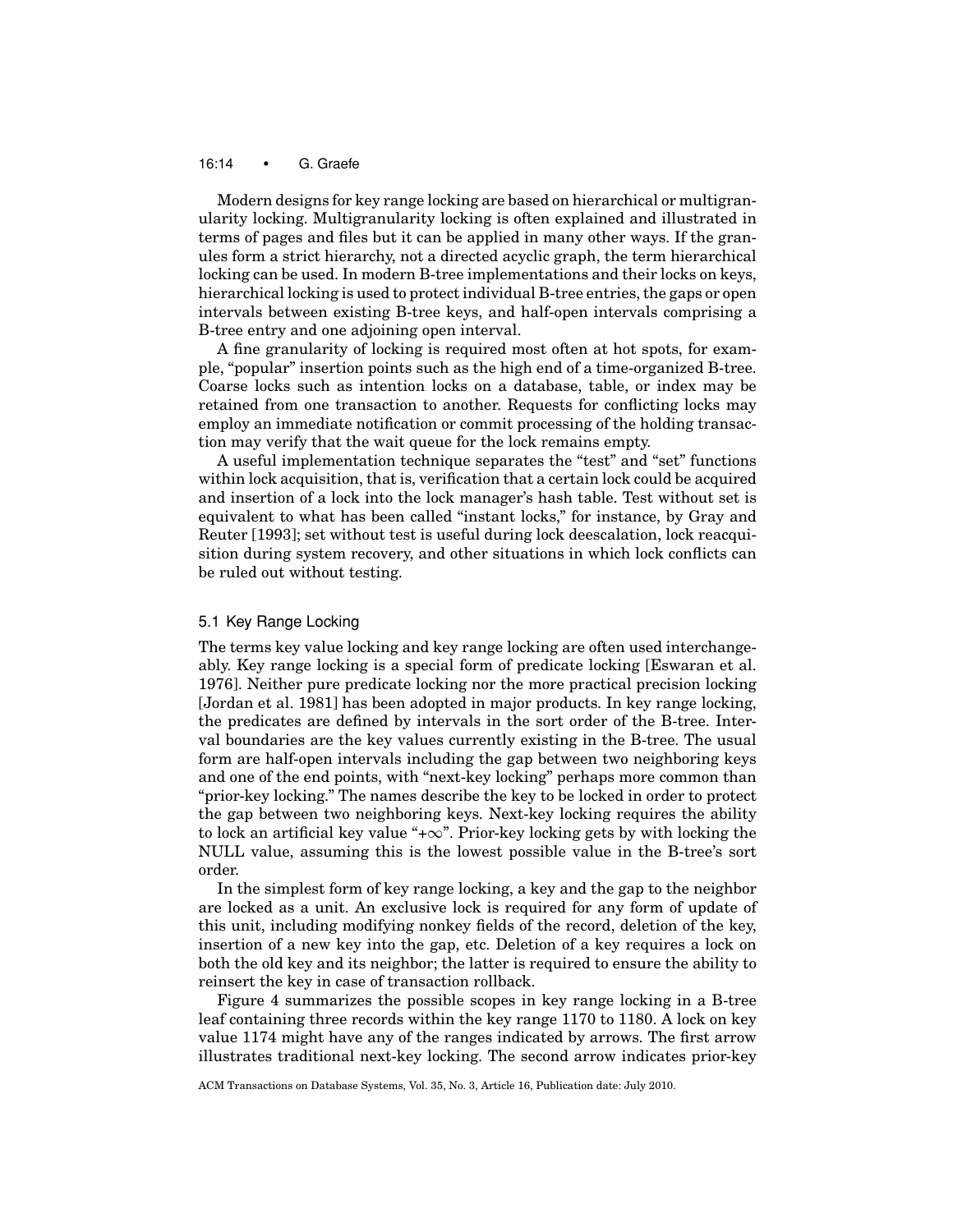#### A Survey of B-Tree Locking Techniques • 16:15



Fig. 4. Possible lock scopes.

locking. The third arrow shows a lock limited to the key value itself, without coverage of either one of the neighboring gaps. Thus, this lock cannot guarantee absence of a key for a transaction's duration, for instance, absence of key value 1176, and it therefore cannot guarantee serializability. The fourth lock scope complements the key value lock; it can guarantee absence of a key without locking an existing key. While one transaction holds a lock on key value 1174 as shown in the fourth arrow, a second transaction may update the record with key value 1174, except of course the record's key value. The second transaction must not erase the record or the key, however, until the first transaction releases its lock. Figure 4 could show a fifth lock scope that covers the gap preceding the locked key; it is omitted because it might confuse the discussion that follows.

High rates of insertion can create a hotspot at the "right edge" of a B-tree index on an attribute correlated with time. With next-key locking, one solution verifies the ability to acquire a lock on  $+\infty$  (infinity) but does not actually acquire or retain the lock. Such "instant locks" violate two-phase locking but work correctly if a single acquisition of the page latch protects both verification of the lock and creation of the new key on the page.

Latches must be managed carefully in key range locking if lockable resources are defined by keys that may be deleted if not protected. Until the lock request is inserted into the lock manager's data structures, the latch on the data structure in the buffer pool is required to ensure the existence of the key value. On the other hand, if a lock cannot be granted immediately, the thread should not hold a latch while the transaction waits. Thus, after waiting for a key value lock, a transaction must repeat its root-to-leaf search for the key.

# 5.2 Key Range Locking and Ghost Records

In many B-tree implementations, the user transaction requesting a deletion does not actually erase the record. Instead, it merely marks the record as invalid, "pseudodeleted," or a "ghost record." For this purpose, all records include a "ghost bit" in their record headers that must be inspected in every query such that ghost records do not contribute to query results. Insertion of a new B-tree key for which a ghost record already exists is turned into an update of that preexisting record. After a valid record has been turned into a ghost record in a user transaction's deletion, space reclamation happens in an asynchronous clean-up transaction. Until then, the key of a ghost record participates in concurrency control and key range locking just like the key of a valid record. During ghost removal, no transaction may hold a lock on the key. Record removal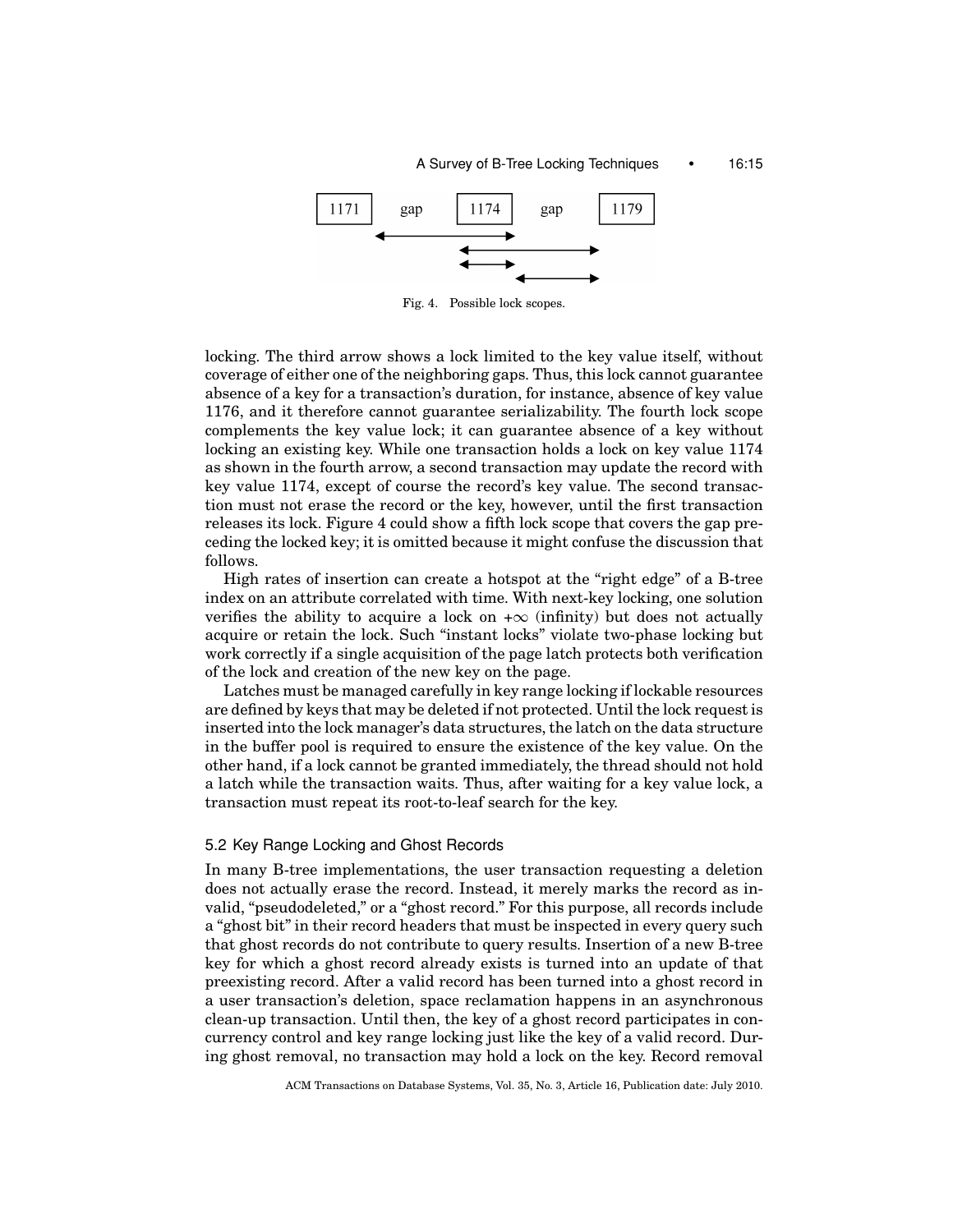16:16 • G. Graefe



Fig. 5. Intermediate state in row deletion.

including space reclamation does not require a lock, as it is merely a change in the physical representation of the database, not in database contents.

Figure 5 illustrates three records in a B-tree leaf after a user transaction committed the deletion of key 1174 from the logical database contents. Each record carries a ghost bit with the possible values "valid" or "ghost." The ghost bit is not part of the search key in the B-tree. The user transaction commits this state, leaving it to subsequent activities to remove the record and reclaim the space within the leaf page.

The advantage of ghost records is that they avoid space allocation during transaction rollback and thus eliminate a possible rollback failure. Moreover, the user transaction need not log the deleted record and, with an appropriate implementation (fusing the log records for ghost removal and transaction commit), neither does the clean-up transaction. For B-trees with large records, such as, clustered indexes, this can be a meaningful reduction in log volume. With respect to locking, since a user transaction's deletion is implemented as merely an update, it requires a lock until end-of-transaction only on the key but not on the neighboring gaps.

If a root-to-leaf search has directed an insertion operation to a specific leaf, yet the new key is higher than the highest existing key (in next-key locking; or lower than the lowest existing key in prior-key locking), then the key to be locked must be found on a neighboring leaf node. Chaining leaf pages using page identifiers speeds up this process. Nonetheless, the latch on the current page must be released while fetching the neighbor page, in order to avoid holding the latch a long time as well as creating a deadlock among multiple page latches. Alternatively, each B-tree node may include the lowest and highest possible keys. These keys are copies of the separator keys posted in the parent page during leaf splits. One of these two "fence" keys, say the highest possible key, is always a ghost record. The other fence key can be a ghost record or it can be a valid record. Fence keys ensure that in any B-tree operation, the key to be locked can be found on the page affected by the operation. Thus, this design ensures that key range locking never requires navigation to neighbor nodes.

Since ghost records are not part of the logical database contents, only part of the database representation, they can be created and removed even in the presence of locks held by user transactions. For example, if a user transaction holds a key range lock on the half-open interval [10, 20), a new ghost record with value 15 can be inserted. This new key in the B-tree defines a new interval boundary for key range locking, and a range lock on value 10 now covers merely the range [10, 15). Nonetheless, the user transaction must retain its concurrency control privileges. Thus, the same operation that adds the key value 15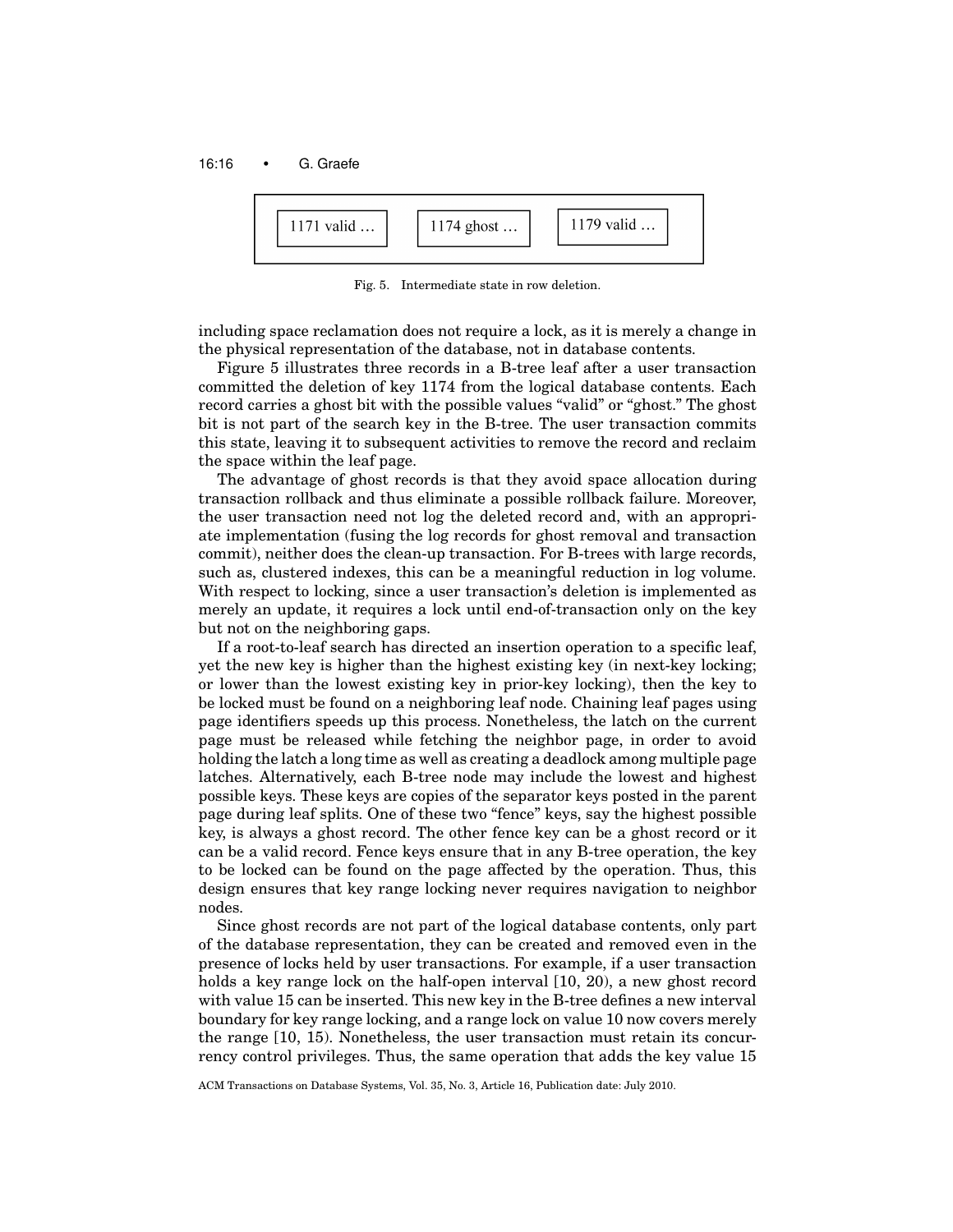#### A Survey of B-Tree Locking Techniques • 16:17



Fig. 6. Insertion of multiple ghost records.

to the B-tree data structure must also add a lock for the user transaction on the interval [15, 20).

Inversely, when a ghost record is removed, two intervals are merged and the locks held on the two intervals must also be merged. Obviously, the merged lock set must not include a lock conflict. A ghost record should not be removed while some transaction is still attempting to acquire a lock on the ghost record's key. Merging lock sets can be avoided if ghost records are never removed while some transaction is still holding a lock on the ghost record's key.

In addition to deletions, ghost records can also improve the performance and concurrency of insertions. Initial creation of a ghost record does not require any locks because this operation, invoked by a user transaction but not part of the user transaction, modifies merely the database representation without changing the logical database contents. Once the ghost record is in place, the user transaction merely updates an existing record including its ghost bit. The user transaction requires a lock only on the key value, not on its neighboring gaps. Thus, this two-step insertion can alleviate insertion hotspots for both prior-key locking and next-key locking. If future key values are predictable, for example, order numbers and time values, creation of multiple ghost records at-a-time may further improve performance.

Figure 6 shows the intermediate state during a user transaction in need of appending a row with key value 1172. In preparation of future transactions, multiple ghost records are created. As a single key range lock would cover the key range from 1172 to  $+\infty$  (infinity) prior to this insertion, testing for conflicting locks is very fast. The user transaction triggering this insertion locks merely the first among the new ghost records, changes the value of the ghost bit to mark the B-tree entry "valid," updates the other fields in the record, and commits. If ghost records are created proactively but never used, removal and space reclamation apply just as for other ghost records.

## 5.3 Key Range Locking as Hierarchical Locking

When a serializable transaction locks the absence of a key, for instance, after returning the count of 0 for a query of the type "select count  $(*)$  from  $\dots$  where  $\dots = \dots$ , one standard design requires key range locking for the interval containing the key. Alternatively, merely the specific key can be locked, possibly after insertion as a ghost record into the appropriate B-tree leaf node or merely into the lock manager's hash table.

Another specific example benefiting from locks on individual key values is key deletion using a ghost record. The user transaction turning a valid record into a ghost record merely needs to lock a key value, not the neighboring gaps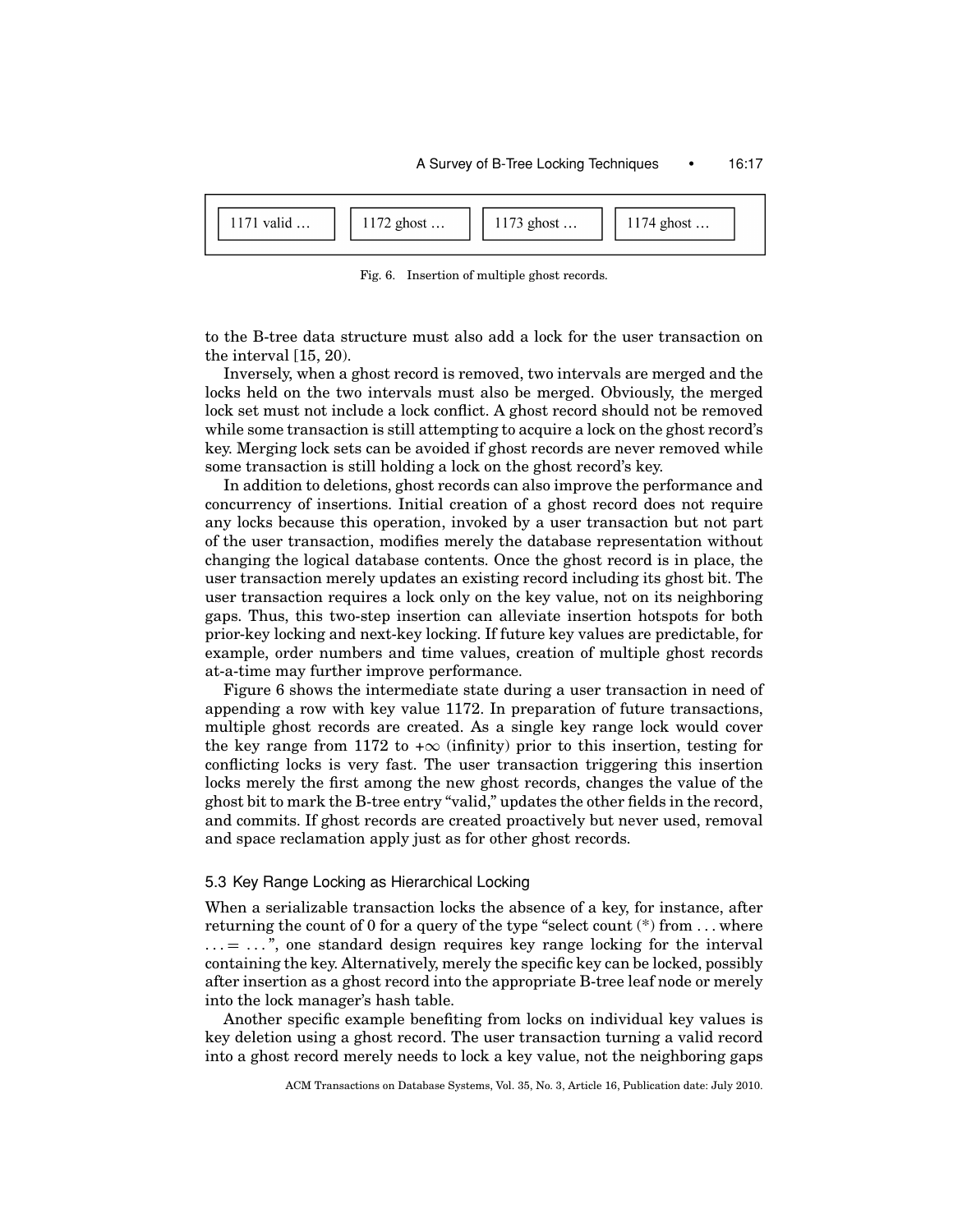|                         | IS | $IX$ S                                                                     | X | SIX |
|-------------------------|----|----------------------------------------------------------------------------|---|-----|
|                         |    | $\begin{tabular}{ccc} ok & ok & ok \\ ok & ok \\ ok & ok \\ \end{tabular}$ |   | ok  |
| IS<br>IX<br>S<br>X      |    |                                                                            |   |     |
|                         |    |                                                                            |   |     |
|                         |    |                                                                            |   |     |
| $\overline{\text{SIX}}$ | ok |                                                                            |   |     |

Fig. 7. Lock table with intention locks.

to the neighboring keys. Key range locking is required for key removal only to guarantee successful rollback, that is, reinsertion of the key.

These and other cases benefit from the ability to lock a key value without locking an entire half-open interval. There are also cases in which it is desirable to lock the open interval without locking a key value. In the preceding example, two transactions might lock the key value [10] and the open interval (10, 20) without conflict, such as, the query "select count (\*) from . . . where . . . between 16 and 19".

Some operations such as scans, however, need to lock one or more half-open intervals in order to lock a key range much larger than a single interval between neighboring keys in a B-tree index. This could be accomplished by locking the key value and the gap between keys separately, but a single lock would be more efficient.

Hierarchical or multigranularity locking answers this need, even if it was not originally invented for key range locking. Figure 7 shows the traditional lock compatibility matrix for intention lock modes IS and IX and absolute lock modes S and X.

Any read or write operation requires a shared or exclusive lock at the appropriate granularity of locking. Before any S or IS lock is taken on any item, an IS lock is required on the larger item containing it. For example, before a page can be locked in S mode the file containing the page must be locked in IS mode. X and IX locks work similarly. An IX lock also permits acquiring an S lock. An SIX lock is the combination of an S lock and an IX lock, useful when scanning a data collection searching individual items to update. The SIX lock might also be used within the lock manager to indicate that one transaction holds an S lock and another transaction holds an IX lock.

In key range locking based on hierarchical locking, the large granularity of locking is the half-open interval; the small granularities of locking are either the key value or the open interval. This simple hierarchy permits very precise locks appropriate for the case at hand. The disadvantage of this design is that locking a key (or an open interval) requires two invocations of the lock manager, one for the intention lock on the half-open interval and one for the absolute lock on the key value.

Given that all three locks are identified by the key value, a trade-off is possible between the number of lock modes and the number of lock manager invocations. Additional, artificial lock modes can describe combinations of locks on the half-open interval, the key value, and the open interval. Thus, a system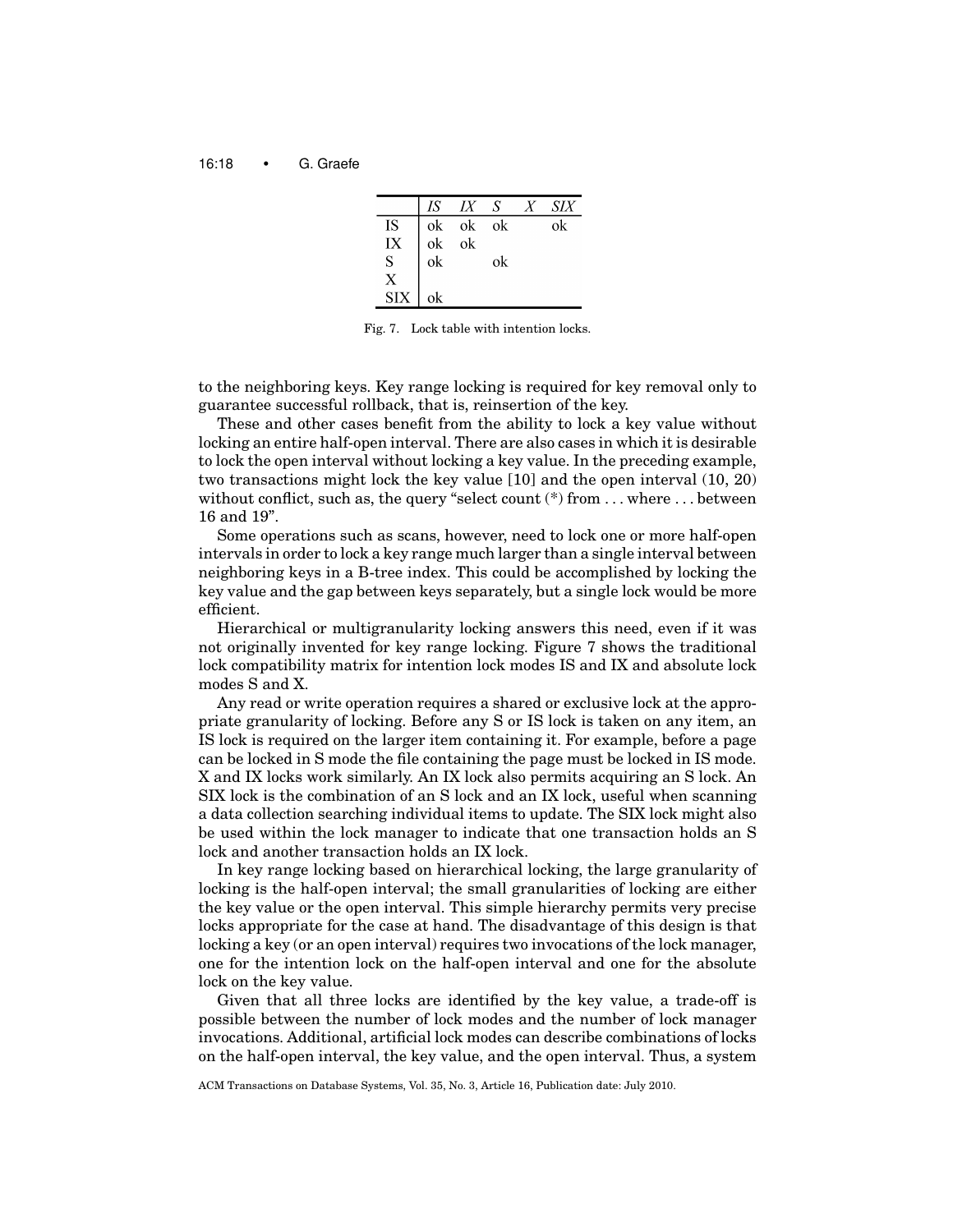A Survey of B-Tree Locking Techniques • 16:19

|  | NS NX SN S SX XN XS X |  |  |  |
|--|-----------------------|--|--|--|
|  |                       |  |  |  |
|  |                       |  |  |  |
|  |                       |  |  |  |
|  |                       |  |  |  |
|  |                       |  |  |  |
|  |                       |  |  |  |
|  |                       |  |  |  |
|  |                       |  |  |  |

Fig. 8. Lock table with combined lock modes.

that employs hierarchical locking for half-open interval, key value, and open interval requires no more lock management effort than one that locks only half-open intervals. Without additional effort for lock acquisition and release, such a system permits additional concurrency between transactions that lock a key value and an open interval separately, for example, to ensure absence of key values in the open interval and to update a record's nonkey attributes. A record's nonkey attributes include the property whether the record is a valid record or a ghost record; thus, even logical insertion and deletion are possible while another transaction locks a neighboring open interval.

Specifically, the half-open interval can be locked in S, X, IS, IX modes. The SIX mode is not required because with precisely two resources, more exact lock modes are easily possible. The key value and the open interval each can be locked in S or X modes. The new lock modes must cover all possible combinations of S, X, or N (no lock) modes of precisely two resources, the key value and the open interval. The intention locks IS and IX can remain implicit. For example, if the key value is locked in X mode, the half-open interval is implicitly locked in IX mode; if the key value is locked in S mode and the open interval in X mode, the implicit lock on the half-open interval containing both is the IX mode. Locks can readily be identified using two lock modes, one for the key value and one for the open interval. Assuming previous-key locking, a SN lock protects a key value in S mode and leaves the following open interval unlocked. A NS lock leaves the key unlocked but locks the open interval. This lock mode can be used for phantom protection as required for true serializability.

Figure 8 shows the lock compatibility matrix. It can be derived very simply by checking for compatibility of both the first and the second components. For example, XS is compatible with NS because X is compatible with N and S is compatible with S. Single-letter locks are equivalent to using the same letter twice, but there is no benefit in introducing more lock modes than absolutely necessary.

### 5.4 Locking in Nonunique Indexes

If entries in a nonclustered index are not unique, multiple row identifiers may be associated with each value of the search key. Even thousands of record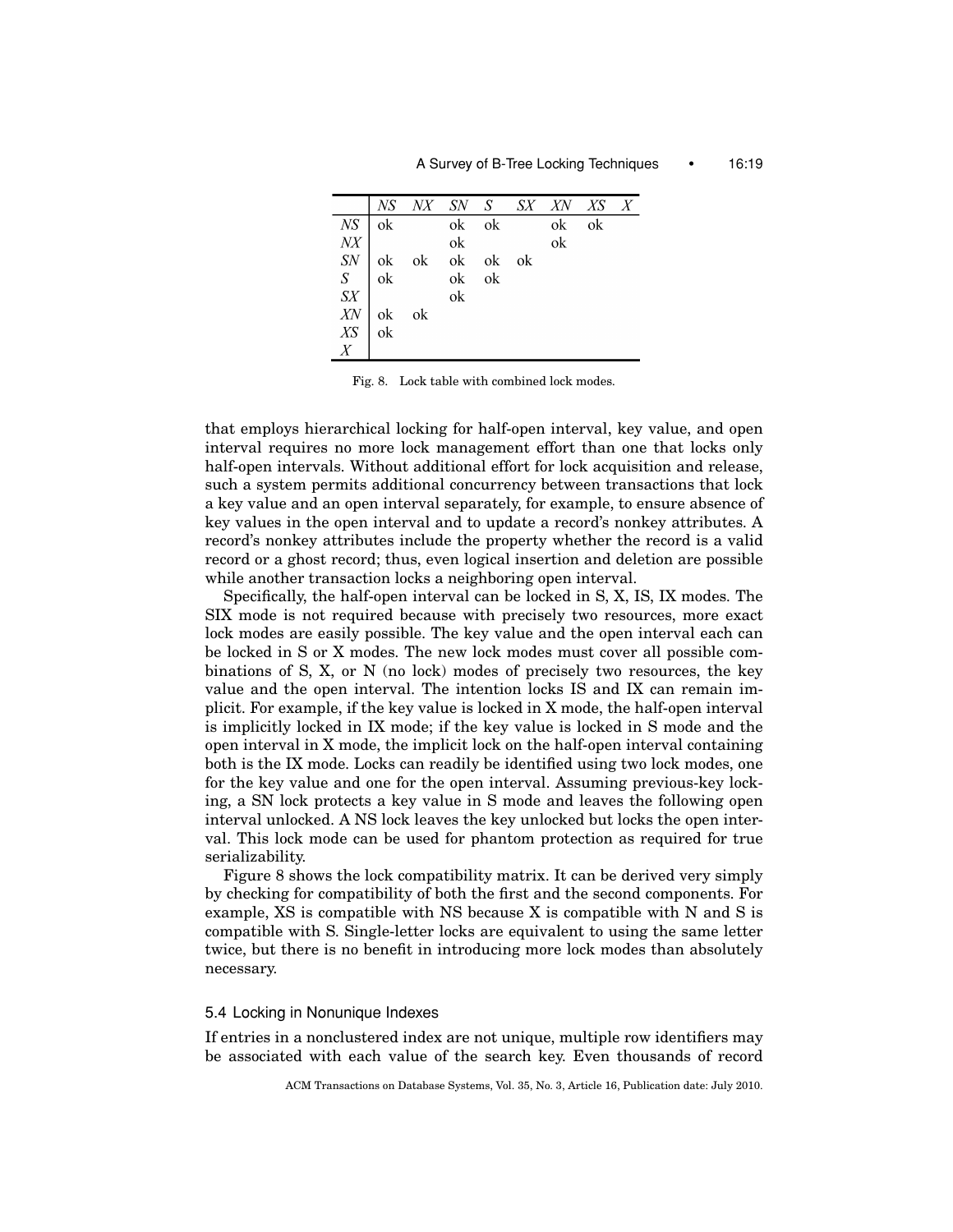16:20 • G. Graefe

| Shoes: 1147, 4117, 7114, 7411 | Toys: 1174, 4171, 471 |
|-------------------------------|-----------------------|
|-------------------------------|-----------------------|

Fig. 9. Records in a nonunique nonclustered index.

identifiers per key value are possible due to a single frequent key value or due to attributes with few distinct values. In nonunique indexes, key value locking may lock each value (including its entire cluster of row identifiers) or it may lock each unique pair of value and row identifier. The former saves lock requests in search queries, while the latter may permit higher concurrency during updates. For high concurrency in the former design, intention locks may be applied to values. Depending on the details of the design, it may not be required to lock individual row identifiers if those are already locked in the table to which the nonclustered index belongs.

A hierarchical design might permit locks for both unique values of the userdefined index key and for individual entries made unique by including the record identifier. Key range locking seems appropriate for both levels in the hierarchy, and therefore it seems sensible to use the lock modes of Figure 8 for both levels. This is a special case of the hierarchical locking in B-tree keys [Graefe 2007].

Figure 9 shows an example with two distinct key values and seven record identifiers. The key values are sorted in the B-tree ("Shoes" before "Toys"); moreover, each list of record identifiers is also sorted (e.g., "1147" before "4117"). Key range locking can be applied both the key values (e.g,. "Shoes") and to pairs of key value and record identifier (e.g., "Toys 4711"). A lock might thus protect all records with a key value (e.g., "Shoes"), the gap between two key values (e.g., between "Shoes" and "Toys"), a pair of key value and record identifier (e.g., "Shoes 4117"), or a gap between two record identifiers (e.g., between "Toys 4171" and "Toys 4711"). There are really two hierarchies here: the hierarchy of key ranges and a hierarchy of key value, gap, and their combination. Each of these lock levels may be optimal depending on the operation (e.g., "insertion" or "select") and the level of lock contention in the database.

The choice whether to lock unique values (and their clusters of row identifiers) or each unique pair of value and row identifier is independent of the choice of representation on disk or in memory. For example, a system may store each key value only once in order to save disk space yet lock individual pairs of key value and row identifier. Conversely, another system may store pairs of key value and record identifier yet lock all such pairs with the same value with a single lock. Representation and granularity of locking are independent of each other whether any form of compression is applied or not.

Even in bitmap indexes, which employ particularly compressed representations for large sets of row identifiers, locks may protect row identifiers one at-a-time. The same is true for index formats that mix uncompressed bitmaps, compressed bitmaps, traditional lists of record identifiers, and lists of record identifiers compressed by storing distances between "on" bits in bitmaps. Note that bitmaps compressed with run-length encoding are quite similar to lists of record identifiers compressed by storing differences.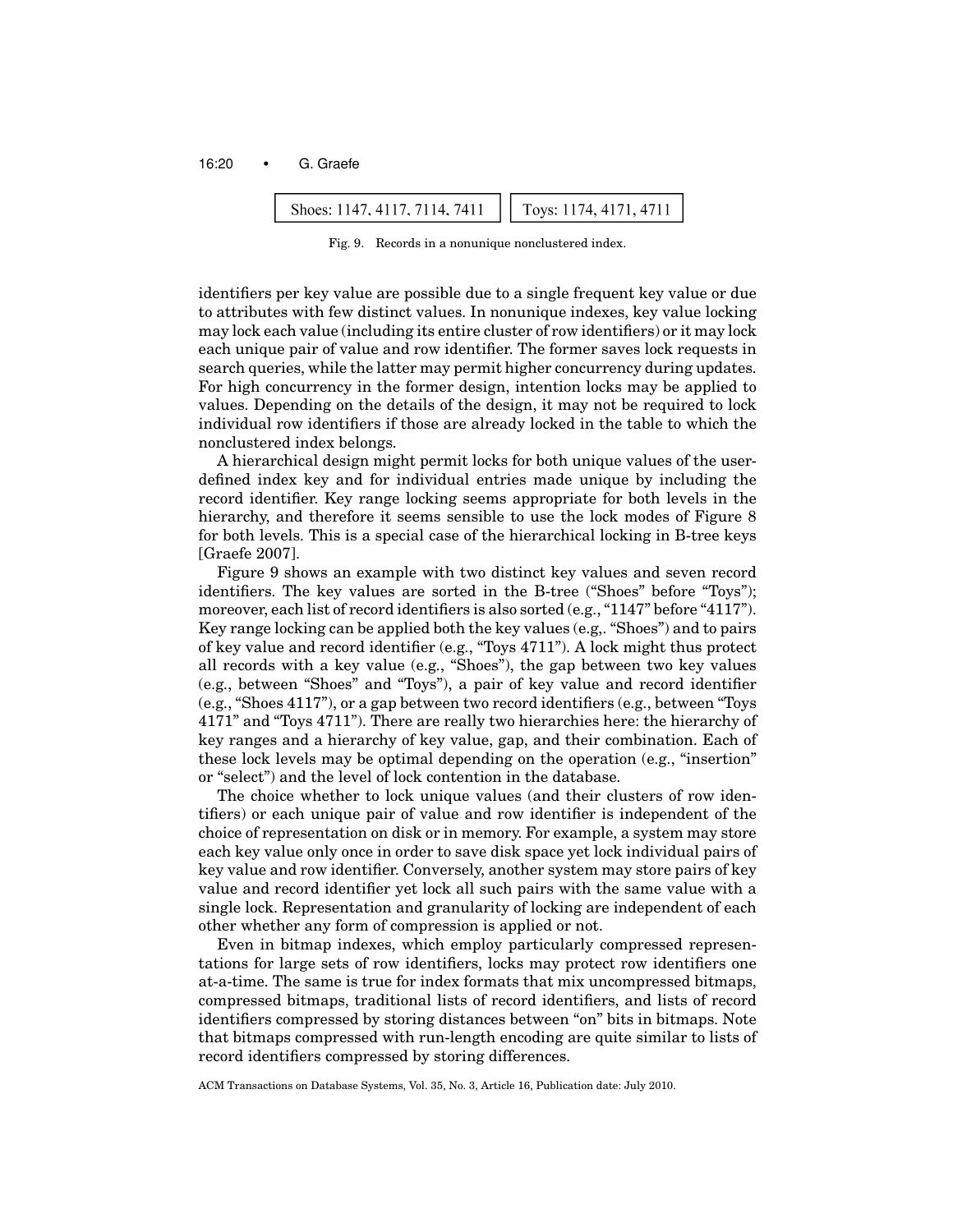

Fig. 10. Lock compatibility with increment locks.

Another variety of bitmap indexes employs segmented lists, that is, the domain represented by the bitmap is divided into segments and a bitmap is stored for each nonempty segment. For example, if a record identifier consists of a device identifier, page identifier, and slot number, then the device identifier plus some bytes of the page identifier may be interpreted as a segment identifier. Bitmaps then capture the remaining bytes of the page identifier and the slot number. The search key in the B-tree appends the segment identifier to the search key desired by the user. With respect to concurrency control, a single lock may cover all segments for a search key value or a separate lock may be required for each segment. In the latter case, insertion and deletion of empty segments is quite similar to record insertion and deletion in the simplest form of B-trees, both with respect to concurrency control and recovery.

All these variations on locking in nonunique indexes are special cases of the general orthogonality between the representation (including compression) of data in a data structure and the required concurrency control among user transactions (including locking), which is related, of course, to the separation of latches to protect data structures and locks to protect the logical database contents.

#### 5.5 Increment Lock Modes

In addition to the traditional read and write locks, or shared and exclusive locks, other lock modes have been investigated. Most notable among these is the "increment" lock. Increment locks enable concurrent transactions to increment and decrement sums and counts. This is rarely required in detail tables but can be a concurrency bottleneck in materialized and indexed summary views, also known as "group by" views.

Increment locks are compatible with each other, but they are not compatible with read or write locks. Moreover, increment locks do not imply read permission for the lock holder. In other words, a transaction holding an increment lock cannot determine a current value without also acquiring a read lock. The combination of read lock and increment lock is equivalent to a write lock, because it excludes all other transactions from holding any kind of lock at the same time.

Figure 10 shows the compatibility matrix. The increment lock is indicated with the letter E in reference to O'Neil's escrow locks [O'Neil 1986], although they have more semantics than merely incrementing a sum or count. Here, we assume that any addition or subtraction is permitted, with no concern for valid value ranges. The original escrow locks have such provisions, for example, to prevent a negative account balance.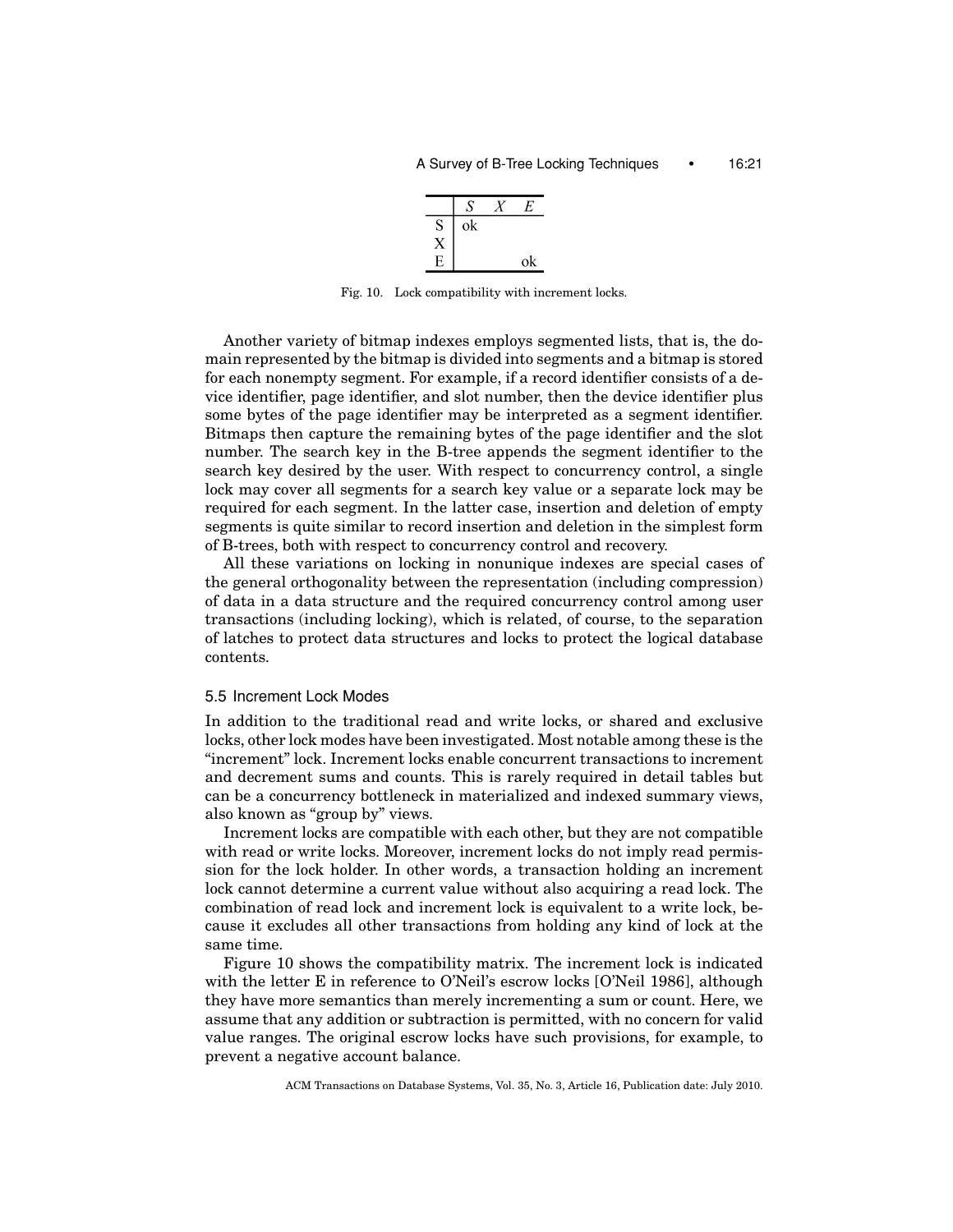#### 16:22 • G. Graefe

Increment locks in B-tree indexes are particularly useful for materialized and indexed summary views. Exclusive locks may be sufficient for updates in the base tables but, due to fewer rows in the summary view, may lead to unacceptable contention during view maintenance. Very much like reference counts in traditional memory management, records in such views must include a count field. This field serves as a generalization of the ghost bit; when the count is zero, the record is a ghost record not to be included in query results. Holding an increment lock, a user transaction may increment counts and sums thus turning a ghost record into a valid summary row and vice versa.

In grouped summary views, ghost records enable efficient creation and removal of groups [Graefe and Zwilling 2004]. Upon deletion of the last relevant row in the detail table, the reference count in the corresponding summary row reaches zero and thus turns the record into a ghost. Ghost clean-up can be deferred past end-of-transaction, for instance, until the space is required. When a new group must be created due to a new detail item with a unique group key, a ghost record can be created outside of the user transaction and can turn into a valid record when the user transaction commits an increment in the reference count. Note that no lock is required to insert or remove a new ghost record and key, only a latch for the data structure. Luo et al. [2005] developed an alternative solution for these issues based on special "value-based" latches.

Increment locks on key values immediately permit incrementing counts and sums in the record whose key is locked. Increment locks on large key ranges containing many keys and records permit increment operations in all records in the key range, including ghost records. Increment locks for an open interval between two neighboring key values can be defined, with perhaps surprising semantics and effects. They apply to any new ghost record inserted into the key range, that is, the transaction starting with an increment lock on an open interval ends up holding increment locks on the newly inserted key as well as the two resulting open intervals. Based on the increment lock, the transaction may turn the ghost into a valid record by incrementing its counts and sums. Thus, an increment lock on an open interval permits insertion of new summary records and it prevents all other transactions from obtaining a shared or exclusive lock on the interval.

Figure 11 shows the lock compatibility matrix for key range locking with increment locks. The matrix is becoming a bit large, but it can be derived from Figure 10 just like Figure 8 from Figure 7. The derivation could be done by software during code development or during start-up of the database management process. Alternatively, the large lock matrix of Figure 11 may not be stored at all and lock requests test two compatibilities as appropriate. The savings due to combined lock modes are in the number of lock manager invocations including latching and searching the lock manager's hash table; once a lockable resource is found in the hash table, two tests instead of one are a minor overhead.

This latter argument becomes even stronger if U lock modes are considered. As pointed out by Korth [1983], there can be many "upgrade" locks from one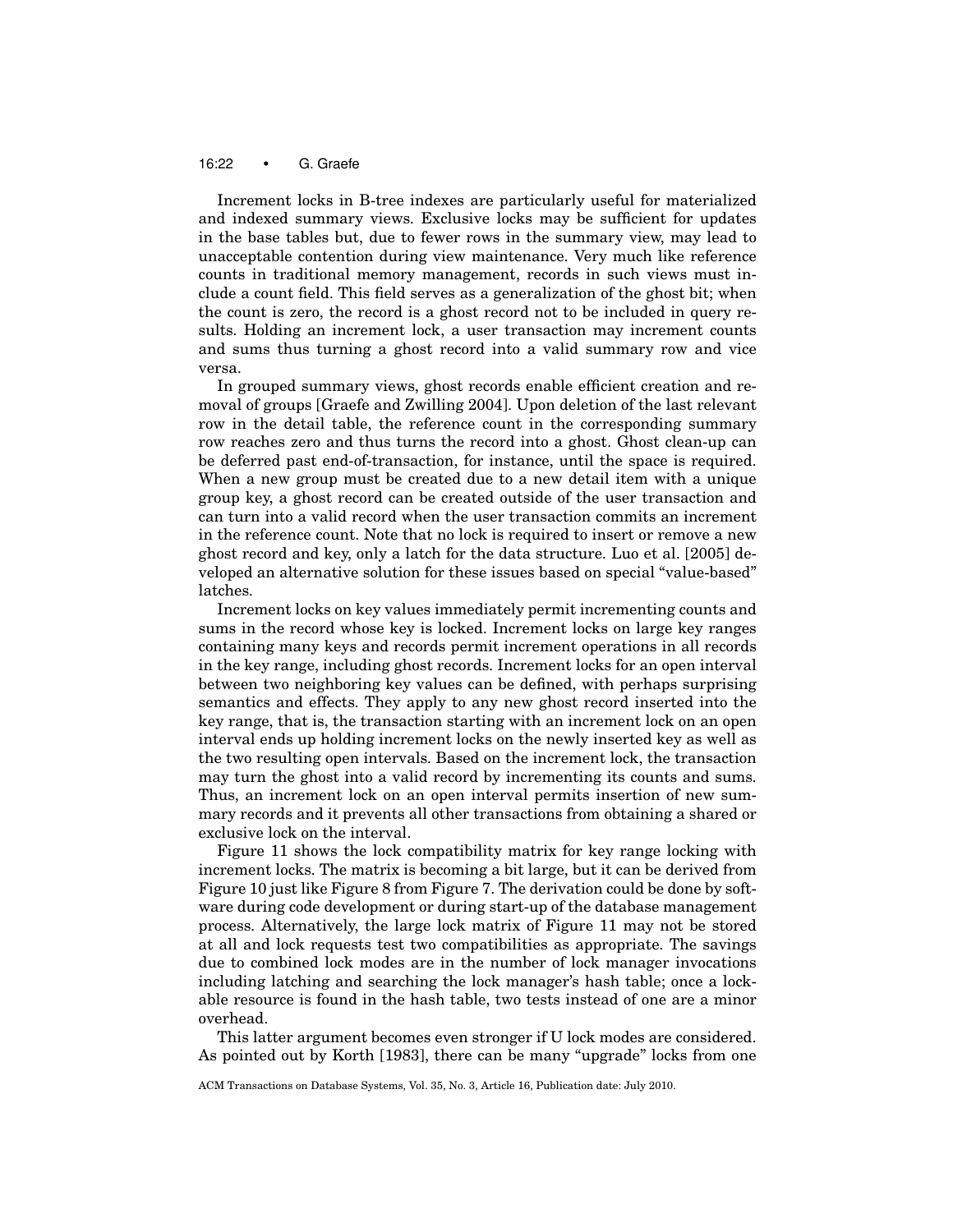|                                          | N <sub>S</sub> | $\mathcal{N}X$ | $N\!E$ | <b>SN</b>    | ${\cal S}$ | S X | SE | XN | XS | Χ | ΧE | EN | ES | EX | E  |
|------------------------------------------|----------------|----------------|--------|--------------|------------|-----|----|----|----|---|----|----|----|----|----|
| $N\!S$                                   | ok             |                |        | ok           | ok         |     |    | ok | ok |   |    | ok | ok |    |    |
| $\mathcal{N}X$                           |                |                |        | ok           |            |     |    | ok |    |   |    | ok |    |    |    |
| $N\!E$                                   |                |                | ok     | ok           |            |     | ok | ok |    |   | ok | ok |    |    | ok |
| ${\it SN}$                               | ok             | ok             | ok     | ok           | ok         | ok  | ok |    |    |   |    |    |    |    |    |
| $\boldsymbol{S}$                         | ok             |                |        | $\mathbf{X}$ | ok         |     |    |    |    |   |    |    |    |    |    |
| $\overline{SX}$                          |                |                |        | ok           |            |     |    |    |    |   |    |    |    |    |    |
| SE                                       |                |                | ok     | ok           |            |     | ok |    |    |   |    |    |    |    |    |
| $X\!N$                                   | ok             | ok             | ok     |              |            |     |    |    |    |   |    |    |    |    |    |
| $\begin{array}{c} X\!S \\ X \end{array}$ | ok             |                |        |              |            |     |    |    |    |   |    |    |    |    |    |
|                                          |                |                |        |              |            |     |    |    |    |   |    |    |    |    |    |
| $X\!E$                                   |                |                | ok     |              |            |     |    |    |    |   |    |    |    |    |    |
| ${\it EN}$                               | ok             | ok             | ok     |              |            |     |    |    |    |   |    | ok | ok | ok | ok |
| $E\mathcal{S}$                           | ok             |                |        |              |            |     |    |    |    |   |    | ok | ok |    |    |
| EX                                       |                |                |        |              |            |     |    |    |    |   |    | ok |    |    |    |
| $\boldsymbol{E}$                         |                |                | ok     |              |            |     |    |    |    |   |    | ok |    |    | ok |

Fig. 11. Lock table key range locking and increment locks.

mode to another. For example, when some set of transactions holds a record in increment mode, some transaction might request an upgrade to a shared lock. In the traditional system based on only shared and exclusive locks, only one upgrade lock mode is useful and is commonly called the "update" lock; if additional basic lock modes are introduced such as the increment lock, the name "update" lock is no longer helpful or appropriate.

# 5.6 Summary

In summary, key range locking is the technique of choice for concurrency control among transactions. It is well understood, enables high concurrency, permits ghost records to minimize effort and "lock footprint" in user transactions, adapts to any key type and key distribution, and prevents phantoms for true serializability. By strict separation of locks and latches, of abstract database contents and in-memory data structures including cached database representation, and of transactions and threads, previously difficult techniques become clear. This clarity enables efficient implementations, correct tuning, and innovation with advanced lock modes and scopes, exemplified by increment locks and key range locking for separator keys in upper B-tree nodes.

## 6. FUTURE DIRECTIONS

Perhaps the most urgently needed future direction is simplification. Functionality and code for concurrency control and recovery are too complex to design, implement, test, debug, tune, explain, and maintain. Elimination of special cases without a severe drop in performance or scalability would be welcome to all database development and test teams.

At the same time, B-trees and variants of B-tree structures are employed in new areas, such as Z-order UB-trees for spatial and temporal information,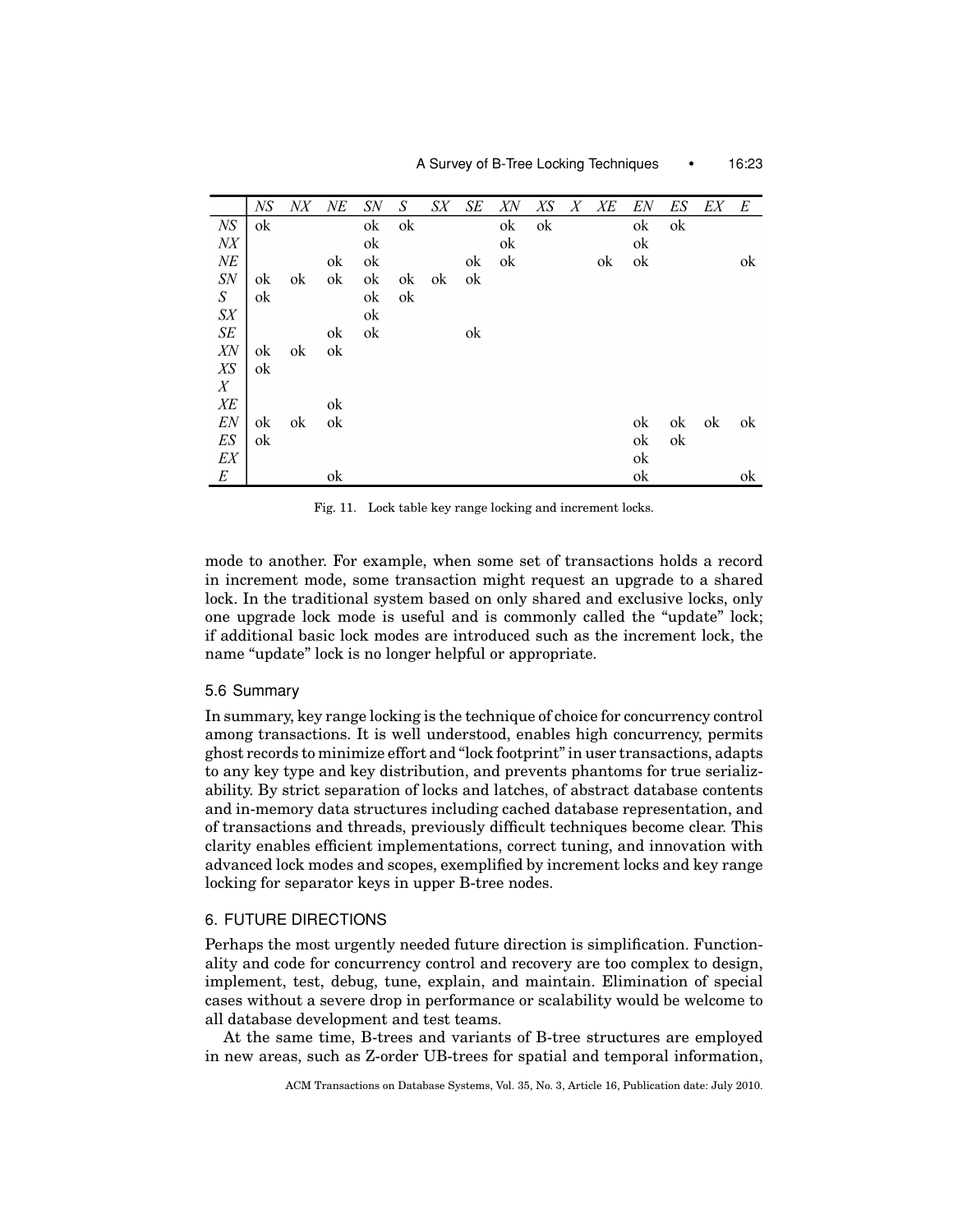#### 16:24 • G. Graefe

various indexes for unstructured data and XML documents, and in-memory and on-disk indexes for data streams and as caches of reusable intermediate query results. It is unclear whether these application areas require new concepts or techniques in B-tree concurrency control.

Some implementation techniques need to be revised for optimal use of modern many-core processors. For example, will traditional B-tree primitives be divided into concurrent operations? Could the operations discussed earlier for B<sup>link</sup>-trees and for ghost records serve as the basis for such highly concurrent primitives? Will these processors offer new hardware support for concurrency control, to be used for critical sections instead of latches? Is transactional memory a suitable replacement for latches? Can the implementation of database management systems benefit from hardware transactions with automatic rollback and restart? Depending on the answers to these questions, high concurrency in B-tree operations may become possible with fairly simple and compact code.

# 7. SUMMARY AND CONCLUSIONS

In summary, concurrency control for B-tree indexes in databases can be separated into two levels: concurrent threads accessing in-memory data structures and concurrent transactions accessing database contents. These two levels are implemented with latches and locks.

Latches support a limited set of modes such as shared and exclusive, they do not provide advanced services such as deadlock detection or escalation, and they can often be embedded in the data structures they protect. Therefore, their acquisition and release can be very fast, which is important as they implement short critical sections in the database system code.

Locks support many more modes than latches and provide multiple advanced services. Management of locks is separate from the protected information, for example, keys and gaps between keys in the leaf page of a B-tree index. The hash table in the lock manager is in fact protected itself by latches such that many threads can inspect or modify the lock table as appropriate.

The principal technique for concurrency control among transactions accessing B-tree contents is key range locking. Various forms of key range locking have been designed. The most recent design permits separate locks on individual key values and on the gaps between key values, applies strict multigranularity locking to each pair of a key and a neighboring gap, reduces lock manager invocations by using additional lock modes that can be derived automatically, enables increment locks in grouped summary views, and exploits ghost records not only for deletions for but also for insertions.

## ACKNOWLEDGMENTS

Helpful feedback and encouragement by Theo Härder, Harumi Kuno, Gary Smith, the anonymous ACM TODS reviewers, and last not least the associate editor Hank Korth are gratefully acknowledged.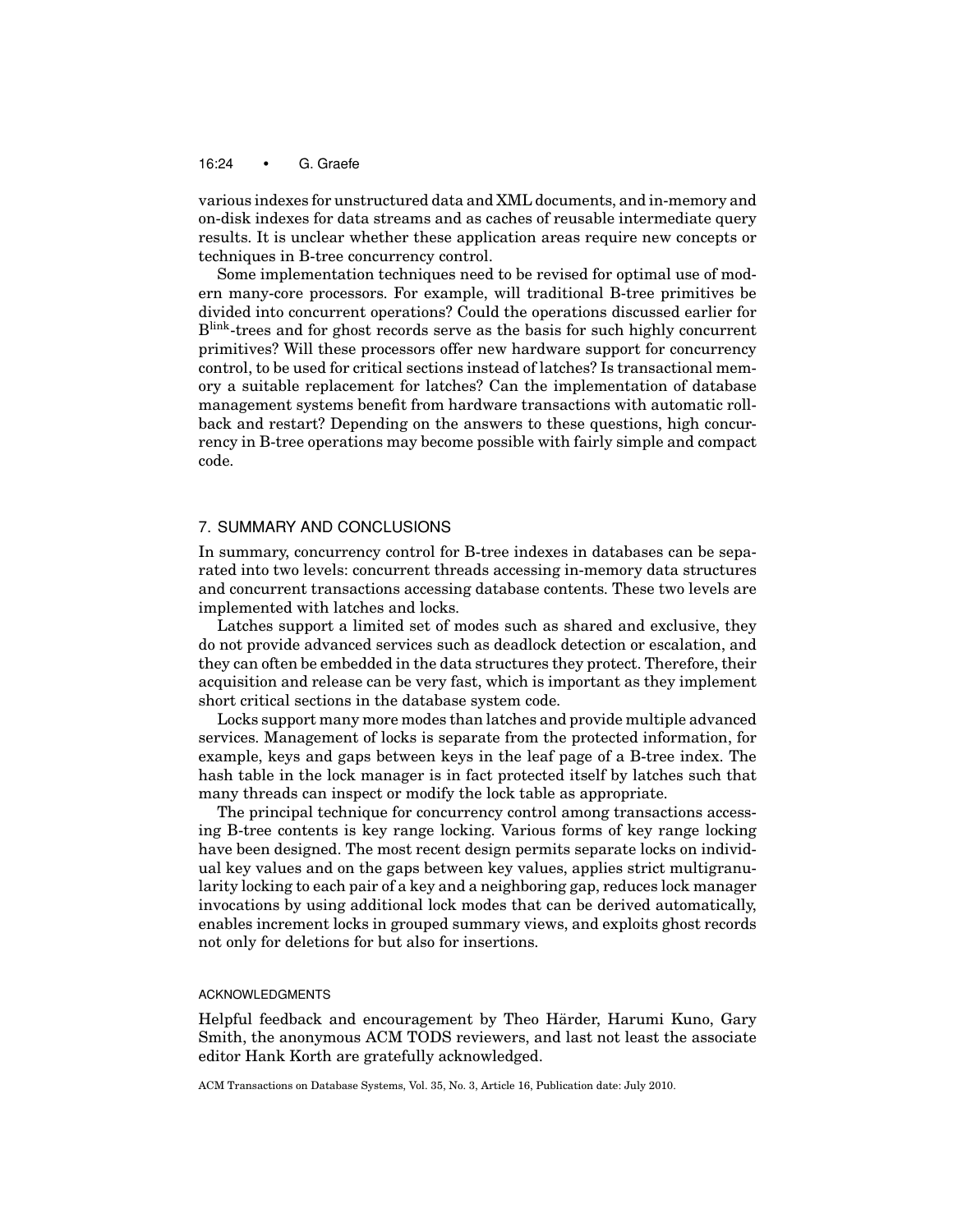**REFERENCES** 

- BAYER, R. 1997. The universal B-Tree for multidimensional indexing: General concepts. In *Proceedings of the International Conference on Worldwide Computing and Its Applications (WWCA'97).* 198–209.
- BAYER, B. AND MCCREIGHT, E. M. 1972. Organization and maintenance of large ordered indices. *Acta Inform. 1*, 173–189.

BAYER, R. AND SCHKOLNICK, M. 1977. Concurrency of operations on B-trees. *Acta Inform. 9*, 1–21.

- BAYER, R., UNTERAUER, K. 1977. Prefix B-trees. *ACM Trans. Datab. Syst. 2*, 1, 11–26.
- BERNSTEIN, P. A., HADZILACOS, V., AND GOODMAN, N. 1987. *Concurrency Control and Recovery in Database Systems*. Addison-Wesley.

COMER, D. 1979. The ubiquitous B-tree. *ACM Comput. Surv. 11*, 2, 121–137.

- ESWARAN, K. P., GRAY, J., LORIE, R. A., AND TRAIGER, I. L. 1976. The notions of consistency and predicate locks in a database system. *Comm. ACM 19*, 11, 624–633.
- GAWLICK, D. AND KINKADE, D. 1985. Varieties of concurrency control in IMS/VS fast path. *IEEE Datab. Engin. Bull. 8*, 2, 3–10.
- GRAEFE, G. 2007. Hierarchical locking in B-tree indexes. In *Proceedings of the BTW Conference*. 18–42.
- GRAEFE, G. AND ZWILLING, M. J. 2004. Transaction support for indexed views. In *Proceedings of the ACM SIGMOD International Conference on Management of Data.* 323–334.
- GRAY, J. AND REUTER, A. 1993. *Transaction Processing: Concepts and Techniques*. Morgan Kaufmann, San Fransisco, CA.
- JALUTA, I., SIPPU, S., AND SOISALON-SOININEN, E. 2005. Concurrency control and recovery for balanced B-link trees. *VLDB J. 14*, 2, 257–277.
- JORDAN, J. R., BANERJEE, J., AND BATMAN, R. B. 1981. Precision locks. In *Proceedings of the ACM SIGMOD International Conference on Management of Data.* 143–147.
- KORTH, H. F. 1983. Locking primitives in a database system. *J. ACM 30*, 1, 55–79.
- KUNG, H. T. AND ROBINSON, J. T. 1981. On optimistic methods for concurrency control*. ACM Trans. Datab. Syst. 6*, 2, 213–226.
- LARUS, J. R. AND RAJWAR, R. 2006. *Transactional Memory*. Synthesis Lectures on Computer Architecture. Morgan and Claypool Publishers.
- LEHMAN, P. L. AND YAO, S. B. 1981. Efficient locking for concurrent operations on B-trees. *ACM Trans. Datab. Syst. 6*, 4, 650–670.
- LOMET, D. B. 1993. Key range locking strategies for improved concurrency. In *Proceedings of the International Conference on Very Large Databases (VLDB'93).* 655–664.
- LOMET, D. B. 2004. Simple, robust and highly concurrent B-trees with node deletion. In *Proceedings of the International Conference on Data Engineering (ICDE'04).* 18–28.
- LUO, G., NAUGHTON, J. F., ELLMANN, C. J., AND WATZKE, M. 2005. Locking protocols for materialized aggregate join views. *IEEE Trans. Knowl. Data Engin. 17*, 6, 796–807.
- MOHAN, C. 1990. ARIES/KVL: A key-value locking method for concurrency control of multiaction transactions operating on B-tree indexes. In *Proceedings of the International Conference on Very Large Databases (VLDB'90).* 392–405.
- MOHAN, C. AND LEVINE, F. 1992. ARIES/IM: An efficient and high concurrency index management method using write-ahead logging. In *Proceedings of the ACM SIGMOD International Conference on Management of Data*. 371–380.
- MOSS, J. E. B. 2006. Open nested transactions: Semantics and support. In *Proceedings of the Workshop on Memory Performance Issues (WMPI'06)*.
- NI, Y., MENON, V., ADL-TABATABAI, A.-R., HOSKING, A. L., HUDSON, R. L., MOSS, J. E. B., SAHA, B., AND SHPEISMAN, T. 2007. Open nesting in software transactional memory. In *Proceedings of the ACM SIGPLAN Symposium on Principles and Practice of Parallel Programming (PPoPP'07).* 68–78.
- O'NEIL, P. E. 1986. The Escrow transactional method*. ACM Trans. Datab. Syst. 11*, 4, 405–430.
- RAMSAK, F., MARKL, V., FENK, R., ZIRKEL, M., ELHARDT, K., AND BAYER, R. 2000. Integrating the UB-tree into a database system kernel. In *Proceedings of the International Conference on Very Large Databases (VLDB'00).* 263–272.